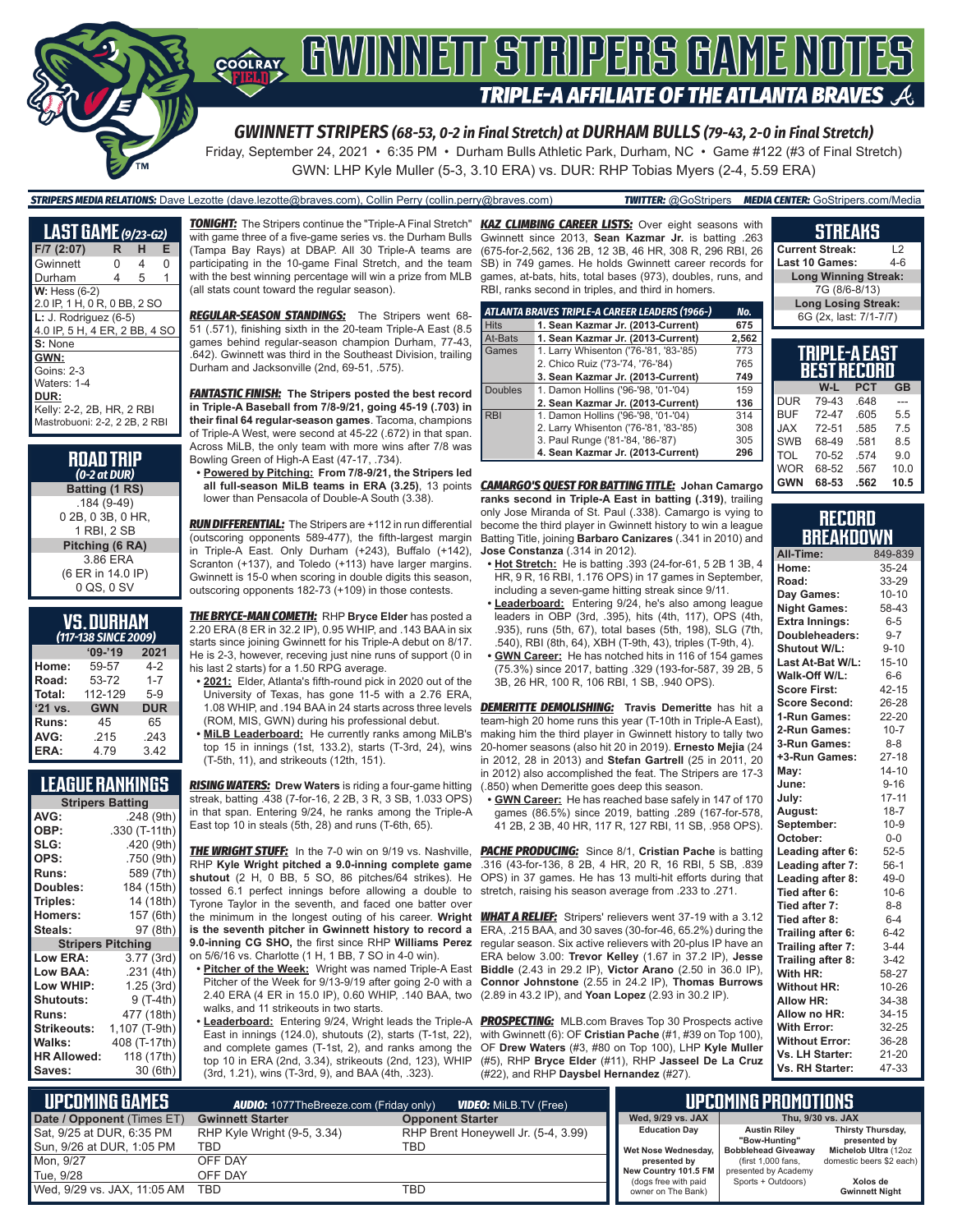

#### *FRIDAY, SEPTEMBER 24, 2021 AT DURHAM*

### **MANAGER MATT TUIASOSOPO**

**Matt Tuiasosopo** is in his first season as Gwinnett manager and his third season as a coach in the Atlanta Braves organization in 2021. He was named the seventh manager in team history on 3/30/21. Tuiasosopo is both the youngest manager in team history (turned 35 on 5/10) and the first former Gwinnett player to manage the club (hit .221 with 19 HR, 73 RBI in 178 games from 2016-17).

Tuiasosopo made his managerial debut in 2019 with Class-A Rome, leading the club to a 65-74 record and earning Atlanta's Bobby Cox Award for minor league manager of the year. He was set to return to Rome in 2020, but was reassigned to the Braves Alternate Training Site at Coolray Field once the MiLB season was canceled.

| Tuiasosopo's Managerial Career | Games | W-L     | <b>PCT</b> | <b>Plavoffs</b> |
|--------------------------------|-------|---------|------------|-----------------|
| With Gwinnett (1 Season):      | 121   | 68-53   | .562       |                 |
| MiLB Career (2 Seasons):       | 259   | 133-126 | - 514      |                 |

*All staff bios available in the 2021 Stripers Media Guide*

|                            | EJECTIONS (4)            |                         |
|----------------------------|--------------------------|-------------------------|
| Player/Coach               | Date/Inning              | <b>Umpire</b>           |
| <b>Ryan Goins</b>          | 5/25 vs. MEM, 7th Inning | <b>HP Clint Vondrak</b> |
| <b>MGR Matt Tuiasosopo</b> | 6/3 vs. JAX, 8th Inning  | <b>HP Alex Tosi</b>     |
| <b>Travis Snider</b>       | 7/30 at MEM, 8th Inning  | HP John Bacon           |
| <b>Ryan Casteel</b>        | 8/17 at LOU, 3rd Inning  | 1B Charlie Ramos        |

| TEAM DEFENSE (3RD IN TRIPLE-A EAST) |                |                |                                        |            |              |                                                                |
|-------------------------------------|----------------|----------------|----------------------------------------|------------|--------------|----------------------------------------------------------------|
| <b>PCT</b><br>G                     | <b>ТС</b>      | <b>PO</b>      | A                                      | Е          | <b>DP</b>    | <b>TP</b>                                                      |
| 121<br>.983                         | 4284           | 3124           | 1089                                   | 71         | 113          |                                                                |
| <b>Catchers</b>                     | <b>SB</b>      | $\mathsf{cs}$  | <b>ATT</b>                             | <b>PCT</b> | <b>PB</b>    | W-L                                                            |
| Casteel, Ryan                       | $\overline{4}$ | <sup>0</sup>   | 4                                      | .000       |              | $1 - 2$                                                        |
| Contreras, William                  | 21             | $\overline{2}$ | 23                                     | .087       | 5            | $23-6$                                                         |
| d'Arnaud. Travis                    | 2              | $\overline{2}$ | 4                                      | .500       | U            | $5 - 1$                                                        |
| Jackson, Alex                       | 10             | 4              | 14                                     | .286       |              | $11 - 12$                                                      |
| Lucroy, Jonathan                    | 18             | 5              | 23                                     | 217        |              | $8 - 15$                                                       |
| Martinez, Carlos                    | 3              | 0              | 3                                      | .000       |              | $2 - 1$                                                        |
| Morales, Jonathan                   | 16             |                | 23                                     | .304       | 3            | $17 - 15$                                                      |
| Tromp, Chadwick                     | 1              |                | 2                                      | .500       | <sup>n</sup> | $0 - 1$                                                        |
| Total:                              | 75             | 21             | 96                                     | .219       | 11           | 67-53                                                          |
| <b>Outfield Assists (28):</b>       |                |                |                                        |            |              | Waters (11), Demeritte (5), Ervin (5), Pache (2), Sanchez (2), |
|                                     |                |                | Almonte (1), Inciarte (1), Rosario (1) |            |              |                                                                |
| Pitcher Pickoffs (5):               |                |                | Kingham (2), Muller (2), Y. Lopez (1)  |            |              |                                                                |
| <b>Catcher Pickoffs (3):</b>        |                |                | Casteel (1), Jackson (1), Morales (1)  |            |              |                                                                |

# **STARTS**

|     | <b>By Batting Order</b>                                                                                                                                                                                    |
|-----|------------------------------------------------------------------------------------------------------------------------------------------------------------------------------------------------------------|
| 1:  | Waters (84), Pache (22), Inciarte (6), Arcia (5), Almonte (1), Ervin (1), Gore (1),<br>Sanchez (1)                                                                                                         |
| 2:  | Pache (43), Kipnis (25), Arcia (18), Rosario (11), Goins (10), Demeritte (4), Waters (3),<br>Sanchez (2), Almonte (1), Camargo (1), Ervin (1), Gore (1), Heredia (1)                                       |
| 3:  | Arcia (49), Camargo (40), Kipnis (12), d'Arnaud (6), Demeritte (5), Jackson (3),<br>Lucroy (3), Contreras (2), Franco (1)                                                                                  |
| 4:  | Camargo (54), Demeritte (20), Jackson (17), Contreras (6), Kipnis (6), Lucroy (5),<br>Casteel (4), Almonte (3), Franco (3), Rosario (2), Kazmar Jr. (1)                                                    |
| 5:  | Contreras (29), Demeritte (14), Kazmar Jr. (13), Lucroy (13), Goins (12), Kipnis (11),<br>Almonte (8), Jackson (8), Camargo (3), Casteel (3), Sanchez (2), Snider (2),<br>Franco (1), Ervin (1), Tromp (1) |
| 6:  | Goins (29), Kazmar Jr. (17), Demeritte (13), Casteel (12), Ervin (9), Sanchez (8),<br>Snider (8), Pache (7), Lucroy (5), Waters (5), Almonte (4), Contreras (3), Jackson (1)                               |
| 7:  | Ervin (24), Kazmar Jr. (22), Goins (18), Sanchez (18), Snider (13), Casteel (7),<br>Pache (6), Demeritte (5), Morales (4), Waters (3), Almonte (1)                                                         |
| 8:  | Sanchez (35), Morales (22), Ervin (16), Kazmar Jr. (12), Snider (10), Goins (8),<br>Gore (8), Casteel (5), Unroe (3), Brugman (1), Martinez (1)                                                            |
| 9:  | Starting Pitchers (71), Morales (15), Sanchez (13), Gore (7), Ervin (4), Snider (4),<br>Casteel (2), Kazmar Jr. (2), Martinez (2), Unroe (1)                                                               |
|     | <b>By Position</b>                                                                                                                                                                                         |
| C:  | Morales (32), Contreras (29), Jackson (23), Lucroy (23), d'Arnaud (6), Casteel (4),<br>Martinez (3), Tromp (1)                                                                                             |
| 1B: | Camargo (56), Casteel (26), Snider (14), Kazmar Jr. (9), Morales (6), Franco (4),<br>Lucroy (2), Unroe (2), Demeritte (1), Goins (1)                                                                       |
| 2B: | Kipnis (44), Sanchez (28), Goins (25), Kazmar Jr. (21), Arcia (1), Morales (1), Unroe (1)                                                                                                                  |
| 3B: | Camargo (39), Kazmar Jr. (34), Sanchez (28), Goins (14), Arcia (3), Morales (2),<br>Unroe $(1)$                                                                                                            |
| SS: | Arcia (63), Goins (37), Sanchez (19), Camargo (1), Kazmar Jr. (1)                                                                                                                                          |
| LF: | Waters (40), Ervin (27), Gore (17), Almonte (9), Demeritte (7), Snider (7), Kipnis (5),<br>Arcia (4), Rosario (3), Heredia (1), Sanchez (1)                                                                |
| CF: | Pache (71), Waters (33), Ervin (6), Rosario (6), Inciarte (5)                                                                                                                                              |
| RF: | Demeritte (48), Ervin (22), Waters (22), Snider (11), Almonte (8), Pache (4),<br>Sanchez (3), Rosario (2), Camargo (1)                                                                                     |
| DH: | Contreras (11), Jackson (6), Demeritte (5), Kipnis (5), Snider (5), Casteel (3), Pache (3),<br>Kazmar Jr. (2), Rosario (2), Almonte (1), Arcia (1), Brugman (1), Camargo (1), Ervin (1),                   |

Franco (1), Inciarte (1), Lucroy (1)

|               | <b>VS. 2021 OPPONENTS</b> |             |              |               |         |             |              |  |  |  |  |  |  |  |
|---------------|---------------------------|-------------|--------------|---------------|---------|-------------|--------------|--|--|--|--|--|--|--|
|               | Home                      | <b>Road</b> | <b>Total</b> |               | Home    | <b>Road</b> | <b>Total</b> |  |  |  |  |  |  |  |
| CLT           | $5 - 1$                   | $11 - 1$    | $16 - 2$     | COL           | ---     | $5 - 1$     | $5 - 1$      |  |  |  |  |  |  |  |
| <b>DUR</b>    | $4 - 2$                   | $1 - 7$     | $5-9$        | LOU           | $4 - 2$ | $5 - 1$     | $9 - 3$      |  |  |  |  |  |  |  |
| <b>JAX</b>    | $1 - 5$                   | ---         | $1 - 5$      | <b>MW DIV</b> | $4 - 2$ | $10 - 2$    | $14 - 4$     |  |  |  |  |  |  |  |
| <b>MEM</b>    | $8 - 4$                   | $7-5$       | $15-9$       |               |         |             |              |  |  |  |  |  |  |  |
| <b>NAS</b>    | $8 - 9$                   | $3-9$       | $11 - 18$    |               |         |             |              |  |  |  |  |  |  |  |
| <b>NOR</b>    | $5 - 1$                   | $1 - 5$     | $6-6$        |               |         |             |              |  |  |  |  |  |  |  |
| <b>SE DIV</b> | $31 - 22$                 | 23-27       | 54-49        |               |         |             |              |  |  |  |  |  |  |  |

### **LAST AT-BAT WINS** *(15)*

The Stripers are 15-10 (.600) in games decided in the last at-bat in 2021.

| Date/Opponent        | <b>Score</b> | Game-Winning Play (*=Walk-Off)           |
|----------------------|--------------|------------------------------------------|
| 5/4 at Charlotte     | 10-9 (12th)  | Almonte scores on E4 (Reynolds)          |
| 5/9 at Charlotte     | 12-9 (10th)  | Camargo RBI single                       |
| 5/14 vs. Louisville  | $2-1$ (8th)  | Arcia solo HR                            |
| 5/16 vs. Louisville  | $5-4$ (9th)  | Arcia walk-off solo HR*                  |
| 5/25 vs. Memphis     | $2-1$ (9th)  | Kazmar walk-off single*                  |
| 6/9-G2 at Memphis    | $3-1$ (8th)  | Waters RBI single                        |
| 6/18 vs. Nashville   | 8-7 (10th)   | Arcia scores on E4 (Hiura on Lucroy FC)* |
| 6/30 at Durham       | $2-1$ (9th)  | Pache RBI single                         |
| 7/18 at Charlotte    | 13-12 (9th)  | Contreras RBI double                     |
| 8/1 at Memphis       | $4-2$ (9th)  | Ervin RBI single                         |
| 8/6 vs. Charlotte    | 4-3 (11th)   | Morales walk-off single*                 |
| 8/8-G1 vs. Charlotte | $4-3(7th)$   | d'Arnaud walk-off single*                |
| 8/11-G1 vs. Durham   | $4-3(7th)$   | Pache walk-off single*                   |
| 8/24 at Nashville    | $3-1$ (9th)  | Rosario solo HR                          |
| 8/25 at Nashville    | 5-4 (10th)   | Contreras RBI single                     |
|                      |              |                                          |

# **GWINNETT PLAYERS USED** *(62 IN 2021)*

Anderson, Ian Arano, Victor Biddle, Jesse Bradford, Chasen Burrows, Thomas Chavez, Jesse Davidson, Tucker De La Cruz, Jasseel *Edwards Jr., Carl* Elder, Bryce Flaa, Jay *Greene, Shane*  Hernandez, Daysbel *Horacek, Mitch* Johnstone, Connor *Jones, Nate* Kelley, Trevor Kingham, Nolan Lee, Dylan

Lopez, Yoan Martin, Chris Minter, A.J. Muller, Kyle Newcomb, Sean *Roark, Tanner* Rodriguez, Jose Santana, Edgar Tomlin, Josh Toussaint, Touki Webb, Jacob Wilson, Brooks *Wilson, Bryse* Wright, Kyle Ynoa, Huascar *Almonte, Abraham* Arcia, Orlando *Brugman, Jaycob* Camargo, Johan Casteel, Ryan Contreras, William d'Arnaud, Travis Demeritte, Travis Ervin, Phillip Franco, Maikel Goins, Ryan Gore, Terrance Heredia, Guillermo *Inciarte, Ender Jackson, Alex* Kazmar Jr., Sean Kipnis, Jason *Lucroy, Jonathan*

**Position (27)** Martinez, Carlos Morales, Jonathan Pache, Cristian Rosario, Eddie Sanchez, Yolmer *Snider, Travis* Tromp, Chadwick Unroe, Riley Waters, Drew

*Italics = Player no longer in Braves organization*

*Tice,Ty*

### **BASS-LANTA**

OF Abraham Almonte RHP Ian Anderson INF/OF Orlando Arcia LHP Jesse Biddle INF Johan Camargo RHP Jesse Chavez C William Contreras C Travis d'Arnaud LHP Tucker Davidson RHP Carl Edwards Jr. RHP Jay Flaa

**32 players have played for both Gwinnett and Atlanta in 2021:** RHP Shane Greene OF Guillermo Heredia OF Ender Inciarte C Alex Jackson RHP Nate Jones INF Sean Kazmar Jr. C Jonathan Lucroy RHP Chris Martin LHP A.J. Minter LHP Kyle Muller (Debut) LHP Sean Newcomb

OF Cristian Pache OF Eddie Rosario RHP Edgar Santana RHP Ty Tice RHP Josh Tomlin RHP Touki Toussaint RHP Jacob Webb RHP Bryse Wilson RHP Kyle Wright RHP Huascar Ynoa

# **ATLANTA BRAVES REHAB ASSIGNMENTS** *(12 IN 2021)*

**Player Injury (IL Date)** RHP Chris Martin RT Shoulder Inflammation (4/7) 5/5-5/11<br>OF Ender Inciarte Strained LT Hamstring (4/17) 5/6-5/12 OF Ender Inciarte Strained LT Hamstring (4/17)<br>OF Guillermo Heredia RT Hamstring Inflammation (5) RT Hamstring Inflammation  $(5/1)$  5/14<br>Strained LT Hamstring  $(5/2)$  5/21-6/9, 6/30-7/20 C Alex Jackson Strained LT Hamstring (5/2) 5/21-6/9<br>CF Cristian Pache RT Hamstring Inflammation (5/14) 5/29-6/1 OF Cristian Pache RT Hamstring Inflammation (5/14) 5/29-6/1<br>RHP Touki Toussaint RT Shoulder Strain (3/26) 6/22-7/15 RT Shoulder Strain (3/26) C Travis d'Arnaud Torn LT Thumb Ligament (5/2) 7/30-8/10 RHP Ian Anderson RT Shoulder Inflammation (7/16) 8/5-8/28<br>RHP Huascar Ynoa Fractured RT Hand (5/17) 8/6-8/16 RHP Huascar Ynoa Fractured RT Hand (5/17) 8/6-8/16<br>OF Eddie Rosario RT Abdominal Strain (7/7) 8/10-8/26 OF Eddie Rosario RT Abdominal Strain (7/7)<br>RHP Chris Martin RT Elbow Inflammation (9 RHP Chris Martin RT Elbow Inflammation (9/2) 9/14-9/15 Neck Strain (8/31)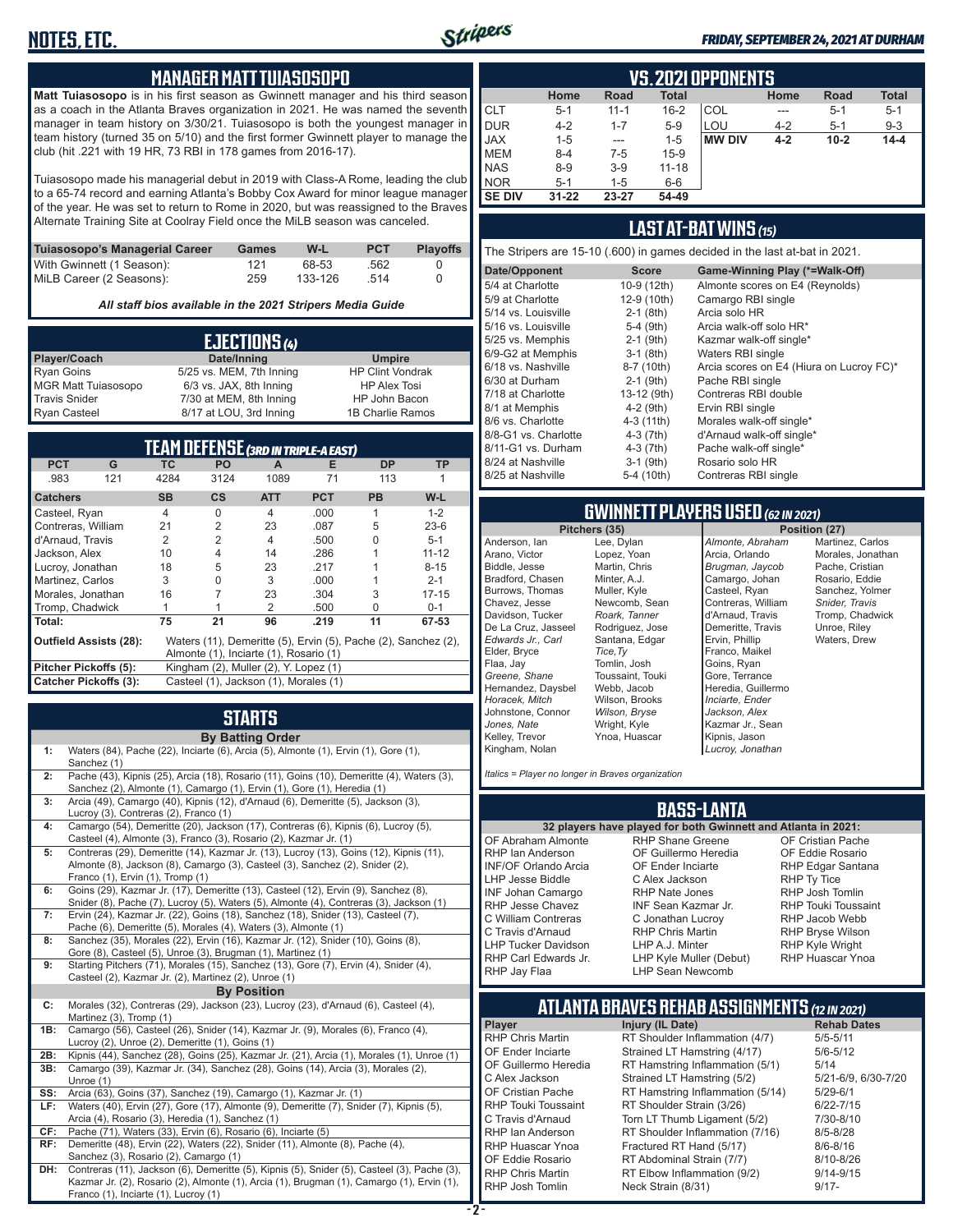# **STARTING PITCHER**



**ON BRAVES 40-MAN ROSTER BIO ON PAGE 78 OF MEDIA GUIDE**

#### *FRIDAY, SEPTEMBER 24, 2021 AT DURHAM*

# **50****KYLE MULLER**

**B/T:** R/L **BORN:** 10/7/97 in Dallas, TX (age 23) **HT:** 6-7 **ACQUIRED:** Braves' 2nd Round Pick (44th Overall) in 2016 June draft out of Jesuit College Prep (Dallas, TX)

*TONIGHT'S START:* Muller makes his 16th start with Gwinnett in game three of a fivegame series at Durham ... Over his last 11 Triple-A starts since 5/27, he is 5-2 with a 1.88 ERA (12 ER in 57.1 IP) and .180 BAA ... In six starts since being optioned by Atlanta on 8/13, he is 3-1 with a 2.01 ERA (7 ER in 31.1 IP) and .191 BAA.

*PROSPECTING:* Muller is ranked Atlanta's No. 5 prospect by MLB.com ... Entering the year, he was ranked the Braves' No. 7 prospect by *Baseball America* ... *BA* also rated him as owner of both the "Best Fastball" and "Best Curveball" in the Braves system.

*2021 WITH GWINNETT:* Was on Gwinnett's Opening Night roster ... On 5/4 at Charlotte (ND, 3.0 IP, 5 H, 7 R, 6 ER, 5 BB, 4 SO), became the third pitcher in Gwinnett history to make his Triple-A debut as the Opening Night starter, joining **Tommy Hanson** (4/9/09 at Charlotte) and **Mike Soroka** (4/6/18 at Norfolk) ... Earned his first Triple-A win on 5/27 vs. Memphis (5.0 IP, 3 H, 1 ER), also went 2-for-3 with an RBI in the 14-2 win ... Over two starts in June, went 1-0 with a 1.64 ERA, 0.82 WHIP, and .135 BAA ... Struck out a season-high 11 over 6.0 innings (loss, 6 H, 2 ER, 0 BB) on 7/9 vs. Nashville ... Did not allow an earned run over 16.0 IP spanning three starts from 7/14-8/25.

*2021 WITH ATLANTA:* Recalled four times (6/16, 6/21, 6/27, 7/19) during his MLB debut season ... Overall, is 2-4 with a 4.17 ERA, 1.25 WHIP, and .202 BAA in nine games (8 starts) ... Debuted in relief on 6/15 vs. Boston (1.0 IP, 4 H, 2 ER) ... Made his first MLB start on 6/21 at the NY Mets (loss, 4.0 IP, 0 H, 1 ER) ... Earned his first MLB win on 6/27 at Cincinnati (5.0 IP, 1 H, 0 R) ... After going 2-3 with a 2.43 ERA and .184 BAA in his first seven games (6 starts) from 6/16-7/31, went 0-1 with an 11.57 ERA and .269 BAA in two starts from 8/6-8/12 ... Optioned to Gwinnett most recently on 8/13.

|              | <b>MULLER'S OVERALL STATS</b> |         |            |       |           |           |     |            |             |  |  |  |  |  |
|--------------|-------------------------------|---------|------------|-------|-----------|-----------|-----|------------|-------------|--|--|--|--|--|
| Year         | Team                          | $W-L$   | <b>ERA</b> | G/GS  | <b>HR</b> | <b>BB</b> | SΟ  | <b>BAA</b> | <b>WHIP</b> |  |  |  |  |  |
| 2021         | ATLANTA (MLB)                 | $2 - 4$ | 4.17       | 9/8   |           | 20        | 37  | .202       | 1.25        |  |  |  |  |  |
|              | Gwinnett (AAA)                | $5-3$   | 3.10       | 15/15 |           | 38        | 82  | 211        | 1.29        |  |  |  |  |  |
| MiLB Career: |                               | $25-13$ | 3.04       | 83/82 | 25        | 182       | 418 | 221        | 1.26        |  |  |  |  |  |
| MLB Career:  |                               | $2 - 4$ | 4 17       | 9/8   |           | 20        | 37  | .202       | 1.25        |  |  |  |  |  |

|                 | <b>MULLER'S 2021 SPLITS (WITH GWINNETT)</b> |           |                       |
|-----------------|---------------------------------------------|-----------|-----------------------|
| Home:           | 2-2, 2.54 ERA (6G)                          | Road:     | 3-1, 3.45 ERA (9G)    |
| Day:            | 1-0, 4.50 ERA (2G)                          | Night:    | 4-3, 2.87 ERA (13G)   |
| Starter:        | 5-3, 3.10 ERA (15G)                         | Reliever: | $0-0, - -$ ERA $(0G)$ |
| <b>Vs. LHB:</b> | .177 BAA, 2 HR                              | Vs. RHB:  | .226 BAA, 5 HR        |

|         | MULLER VS. DURHAM |      |   |           |     |  |    |           |           |  |  |  |  |  |
|---------|-------------------|------|---|-----------|-----|--|----|-----------|-----------|--|--|--|--|--|
|         | W-L               | ERA  | G | <b>GS</b> | ΙP  |  | ER | <b>HR</b> | <b>BB</b> |  |  |  |  |  |
| 2021:   | 0-0               |      |   |           |     |  |    |           |           |  |  |  |  |  |
| Career: | $0-0$             | $ -$ |   |           | 0.0 |  |    |           |           |  |  |  |  |  |

|             | <b>MULLER'S HIGHS &amp; LOWS</b> |                                    |  |  |  |  |  |  |  |  |  |  |
|-------------|----------------------------------|------------------------------------|--|--|--|--|--|--|--|--|--|--|
|             | <b>Season</b>                    | Career (MiLB and MLB)              |  |  |  |  |  |  |  |  |  |  |
| IIP:        | 6.0 (6x, last: 9/12 at COL)      | 7.1 (7/20/18, FLA at CLR)          |  |  |  |  |  |  |  |  |  |  |
| Iso:        | 11 (7/9 vs. NAS)                 | 12 (7/9/18, FLA at DBT)            |  |  |  |  |  |  |  |  |  |  |
| BB:         | 5 (5/4 at CLT)                   | 6 (4/19/19, MIS at CHA)            |  |  |  |  |  |  |  |  |  |  |
| IH:         | 7 (5/9 at CLT)                   | 9 (2x, last: 6/28/18, FLA vs. DUN) |  |  |  |  |  |  |  |  |  |  |
| <b>IER:</b> | 6 (2x, last: 8/12 vs. CIN)       | 6 (4x, last: 8/12/21, ATL vs. CIN) |  |  |  |  |  |  |  |  |  |  |
| Low-Hit CG: | None                             | None                               |  |  |  |  |  |  |  |  |  |  |
| Low-ER CG:  | None                             | None                               |  |  |  |  |  |  |  |  |  |  |

*2020 SEASON:* Muller was a member of the Braves' 60-man player pool, but spent the entire season at the Alternate Training Site in Gwinnett (no MLB debut).

*CAREER ACCOLADES:* **2018:** Arizona Fall League Rising Stars Game (1-0, 2.53 ERA in 7G with Peoria) ... **2019:** Southern League Pitcher of the Week (5/26/19) ... Southern League Midseason All-Star (4-4, 3.18 ERA, .188 BAA in 14 first-half starts with Double-A Mississippi).

|            | <b>MULLER'S 2021 STARTS (ALL LEVELS)</b> |               |     |                |                |                |              |                |           |        |                           |              |                                                   |  |
|------------|------------------------------------------|---------------|-----|----------------|----------------|----------------|--------------|----------------|-----------|--------|---------------------------|--------------|---------------------------------------------------|--|
| Team       | Date/Opp.                                | <b>Result</b> | IP  | н              | R.             | <b>ER</b>      | <b>HR</b>    | <b>BB</b>      | <b>SO</b> | NP-S   | Opp. Starter              | <b>Final</b> | <b>Notes</b>                                      |  |
| <b>GWN</b> | 5/4 at CLT                               | <b>ND</b>     | 3.0 | 5              |                | 6              | 2            | 5              | 4         | 82-38  | Jimmy Lambert             | W, 10-9      | Triple-A debut, exited trailing 4-3 in 4th.       |  |
| <b>GWN</b> | 5/9 at CLT                               | <b>ND</b>     | 4.0 | $\overline{7}$ | 4              | 3              |              | 3              | 6         | 84-52  | Jimmy Lambert             | W, 12-9      | Exited training 4-3 in 4th once again.            |  |
| GWN        | 5/15 vs. LOU                             | <b>ND</b>     | 4.0 | 4              |                |                |              | 3              | 6         | 83-46  | Bo Takahashi              | W. 11-1      | GWN scored 10 runs in last two innings.           |  |
| GWN        | 5/21 at NAS                              | $L, 0-1$      | 4.1 | 4              | 3              | 3              |              | 4              | 5         | 92-55  | Thomas Jankins            | $L, 2-3$     | Recorded first Triple-A hit, an RBI single.       |  |
| <b>GWN</b> | 5/27 vs. MEM                             | W. 1-1        | 5.0 | 3              |                |                |              | 0              | 8         | 81-52  | Zack Thompson             | W. 14-2      | First career Triple-A win.                        |  |
| GWN        | $6/2$ vs. JAX                            | W. 2-1        | 5.0 | 4              |                |                | $\Omega$     | $\overline{2}$ | 6         | 84-53  | Shawn Morimando           | W. 11-3      | Consec. wins for first time since 5/20-26, 2019.  |  |
| <b>GWN</b> | 6/9-G2 at MEM                            | <b>ND</b>     | 6.0 |                |                |                | 0            | $\overline{2}$ | 6         | 88-53  | <b>Austin Warner</b>      | W. 3-1       | Third straight start allowing one run.            |  |
| ATL        | 6/21-G1 at NYM                           | L, 0-1        | 4.0 | $\Omega$       |                |                | $\Omega$     | $\overline{2}$ | 3         | 56-33  | Jacob deGrom              | $L, 2-4$     | First Major League start.                         |  |
| <b>ATL</b> | 6/27 at CIN                              | W. 1-1        | 5.0 |                | 0              | $\Omega$       | $\Omega$     | $\overline{2}$ | 9         | 93-55  | <b>Tyler Mahle</b>        | W, 4-0       | First Major League win, season high for SO.       |  |
| ATL        | 7/3 vs. MIA                              | L, 1-2        | 5.2 | 4              | 3              | 3              |              | 4              | 7         | 102-60 | Sandy Alcantara           | $L, 2-3$     | Most pitches since 7/16/19 (103, MIS @ JAX).      |  |
| <b>GWN</b> | 7/9 vs. NAS                              | $L, 2-2$      | 6.0 | 6              | 2              | 2              | $\Omega$     | $\Omega$       | 11        | 95-62  | Josh Lindblom             | $L. 1-3$     | One strikeout shy of career high (12).            |  |
| GWN        | 7/14 at CLT                              | <b>ND</b>     | 4.0 |                | 0              | $\mathbf 0$    | $\Omega$     | $\overline{2}$ | 4         | 73-45  | Matt Tomshaw              | W. 11-1      | Shortest MiLB start since 5/15 vs. LOU.           |  |
| ATL        | 7/21-G1 vs. SD                           | $L, 1-3$      | 4.0 | $\overline{2}$ |                |                | $\Omega$     | 3              | 3         | 87-50  | Chris Paddack             | $L, 2-3$     | Profar doubled, scored for lone run allowed.      |  |
| <b>ATL</b> | 7/26-G1 at NYM                           | W. 2-3        | 5.0 | 4              | 0              | $\mathbf 0$    | 0            | 2              | 3         | 75-46  | Marcus Stroman            | W, 2-0       | Recorded first MLB hit, a single in the 3rd.      |  |
| <b>ATL</b> | 7/31 vs. MIL                             | <b>ND</b>     | 5.0 | 4              |                |                | $\Omega$     | $\overline{2}$ | 7         | 87-54  | <b>Brandon Woodruff</b>   | W. 8-1       | Braves added seven runs after his exit.           |  |
| <b>ATL</b> | 8/6 vs. WSH                              | <b>ND</b>     | 4.2 | $\overline{2}$ | 3              | 3              | $\Omega$     | $\overline{2}$ | 3         | 80-51  | <b>Erick Fedde</b>        | W. 8-4       | Three wild pitches were most in MLB start.        |  |
| <b>ATL</b> | 8/12 vs. CIN                             | $L, 2-4$      | 2.1 | 5              | 6              | 6              |              | 3              | 4         | 72-45  | <b>Vladimir Gutierrez</b> | L, 3-12      | Shortest MLB start, optioned to GWN on 8/13.      |  |
| <b>GWN</b> | 8/18 at LOU                              | W. 3-2        | 6.0 |                |                | $\Omega$       | $\Omega$     | 3              | 4         | 89-54  | <b>Michael Mariot</b>     | W. 4-1       | Combined with three relievers on one-hitter.      |  |
| GWN        | 8/25 at NAS                              | <b>ND</b>     | 6.0 | $\overline{2}$ | 0              | 0              | $\mathbf{0}$ | $\overline{2}$ | 4         | 90-56  | Dylan File                | W, 5-4       | Third straight Triple-A start with no ER allowed. |  |
| <b>GWN</b> | 9/1 vs. MEM                              | <b>ND</b>     | 6.0 | 6              | $\overline{2}$ | $\overline{2}$ |              |                | 6         | 91-54  | <b>Matthew Liberatore</b> | W. 3-2       | First ER alllowed in Triple-A since 7/9.          |  |
| <b>GWN</b> | 9/7 at COL                               | W. 4-2        | 5.0 | 5              | 2              | $\overline{2}$ | 0            | 4              | 5         | 89-52  | <b>Kirk McCarty</b>       | W. 7-2       | Most BB allowed in Triple-A since 5/21 at NAS.    |  |
| GWN        | 9/12 at COL                              | W, 5-2        | 6.0 | 3              | 2              | $\overline{2}$ | $\Omega$     | 3              | 5         | 83-51  | <b>Kirk McCarty</b>       | W, 8-2       | First GWN starter to win 2G in same series.       |  |
| <b>GWN</b> | 9/18 vs. NAS                             | $L, 5-3$      | 2.1 | 4              | 4              |                | $\Omega$     | 4              | 2         | 76-47  | Alec Bettinger            | $L, 4-6$     | Three unearned runs due to two GWN errors.        |  |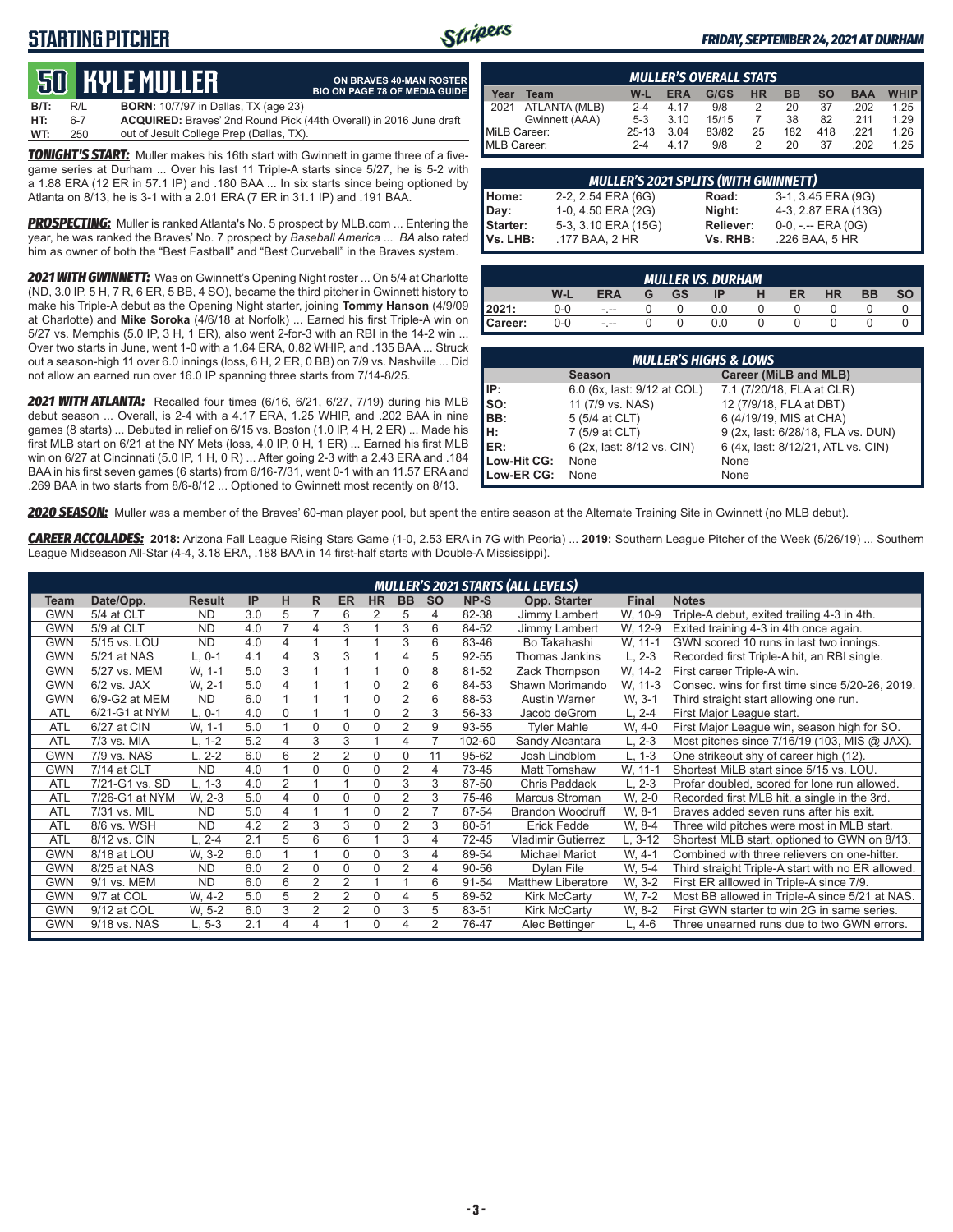### **PITCHING STAFF**



#### *FRIDAY, SEPTEMBER 24, 2021 AT DURHAM*

|            | STRIPERS PITCHING BREAKDOWN |            |                                                                    |     |                 |           |           |           |            |  |  |  |  |
|------------|-----------------------------|------------|--------------------------------------------------------------------|-----|-----------------|-----------|-----------|-----------|------------|--|--|--|--|
|            | W-L                         | <b>ERA</b> | IP                                                                 | R   | ER              | <b>HR</b> | <b>BB</b> | <b>SO</b> | <b>BAA</b> |  |  |  |  |
| Starters:  | $31 - 34$                   | 4.38       | 536.2                                                              | 283 | 261             | 66        | 209       | 524       | .246       |  |  |  |  |
| Relievers: | 37-19 3.12                  |            | 504.2                                                              | 194 | $\frac{175}{ }$ |           | 52 199    | 583       | .214 ∎     |  |  |  |  |
| l Total:   | 68-53                       | 3.77       | 1041.1 477 436                                                     |     |                 | 118       | 408       | 1107      | .231 I     |  |  |  |  |
|            |                             |            | <b>Saves/Opp:</b> 30/46 (65.2%) Holds: 52 IR/Scored: 89/27 (30.3%) |     |                 |           |           |           |            |  |  |  |  |

|            | <b>PITCHING BY MONTH</b> |            |       |     |     |           |           |           |            |  |  |  |  |  |
|------------|--------------------------|------------|-------|-----|-----|-----------|-----------|-----------|------------|--|--|--|--|--|
|            | W-L                      | <b>ERA</b> | IP    | R   | ER  | <b>HR</b> | <b>BB</b> | <b>SO</b> | <b>BAA</b> |  |  |  |  |  |
| May:       | $14 - 10$                | 3.50       | 211.0 | 90  | 82  | 28        | 65        | 240       | .222       |  |  |  |  |  |
| June:      | $9 - 16$                 | 4.55       | 213.2 | 115 | 108 | 26        | 94        | 223       | .263       |  |  |  |  |  |
| July:      | $17 - 11$                | 4.50       | 242.0 | 131 | 121 | 37        | 100       | 261       | .240       |  |  |  |  |  |
| August:    | $18 - 7$                 | 2.99       | 216.2 | 81  | 72  | 15        | 90        | 223       | .214       |  |  |  |  |  |
| September: | $10 - 9$                 | 3.02       | 158.0 | 60  | 53  | 12        | 59        | 160       | .207       |  |  |  |  |  |

|                     |           |            |                |          |          | <b>STRIPERS STARTING PITCHERS (14 IN 2021)</b> |                            |                                                    |
|---------------------|-----------|------------|----------------|----------|----------|------------------------------------------------|----------------------------|----------------------------------------------------|
| <b>Pitcher</b>      | W-L       | <b>ERA</b> | <b>GS</b>      | QS       |          | <b>Team W-L Run Support</b>                    | <b>Last Gwinnett Start</b> | <b>Final Line</b>                                  |
| Anderson, Ian       | $0 - 0$   | 3.68       | 4              | 0        | $3 - 1$  | 1.75 RPG (7 Tot.)                              | 8/24 at NAS (ND)           | 5.0 IP, 3 H, 1 R, 1 ER, 2 BB, 9 SO (90p/54s)       |
| Burrows. Thomas     | $0 - 0$   | 0.00       |                | $\Omega$ | $1 - 0$  | 0.00 RPG (0 Tot.)                              | 7/21-G1 vs. NOR (ND)       | 1.0 IP, 0 H, 1 R, 0 ER, 3 BB, 2 SO (32p/13s)       |
| Davidson, Tucker    | $2 - 1$   | 0.90       | 3              | 3        | $2 - 1$  | 5.33 RPG (16 Tot.)                             | 5/23 at NAS (L)            | 6.0 IP, 1 H, 1 R, 1 ER, 1 BB, 9 SO, 1 HR (82p/51s) |
| De La Cruz, Jasseel | $0 - 3$   | 7.02       | 15             | $\Omega$ | $8 - 7$  | 2.27 RPG (34 Tot.)                             | 8/14 vs. DUR (L)           | 0.0 IP, 3 H, 3 R, 3 ER, 1 BB, 0 SO, 1 WP (19p/10s) |
| Elder, Bryce        | $2 - 3$   | 2.20       | 6              | 2        | $3-3$    | 1.50 RPG (9 Tot.)                              | 9/23-G1 at DUR (L)         | 5.0 IP, 2 H, 1 R, 1 ER, 2 BB, 5 SO (83p/52s)       |
| Johnstone, Connor   | $1 - 7$   | 6.45       | 15             | 0        | $4 - 11$ | 1.67 RPG (25 Tot.)                             | 9/11 at COL (L)            | 4.0 IP, 6 H, 3 R, 3 ER, 0 BB, 2 SO, 2 HR (62p/42s) |
| Kingham, Nolan      | $0 - 4$   | 8.89       | 6              | $\Omega$ | $2 - 4$  | 1.33 RPG (8 Tot.)                              | 8/15 vs. DUR (L)           | 5.0 IP, 9 H, 6 R, 6 ER, 2 BB, 3 SO, 1 HR (93p/56s) |
| Muller, Kyle        | $5-3$     | 3.10       | 15             | 6        | $12 - 3$ | 4.00 RPG (60 Tot.)                             | 9/18 vs. NAS (L)           | 2.1 IP, 4 H, 4 R, 1 ER, 4 BB, 2 SO, 2 WP (75p/47s) |
| Roark, Tanner       | $0 - 0$   | 0.00       | 3              | $\Omega$ | $2 - 1$  | 2.67 RPG (8 Tot.)                              | 8/22 at LOU (ND)           | 2.0 IP, 2 H, 0 R, 2 BB, 1 SO, 1 WP (32p/17s)       |
| Rodriguez, Jose     | $6-5$     | 5.27       | 16             |          | $8 - 8$  | 2.63 RPG (42 Tot.)                             | 9/23-G2 at DUR (L)         | 4.0 IP, 5 H, 4 R, 4 ER, 2 BB, 4 SO, 1 HR (73p/43s) |
| Toussaint, Touki    | $2 - 1$   | 4.32       | 4              | 2        | $2 - 2$  | 3.50 RPG (14 Tot.)                             | 7/13 at CLT (W)            | 6.0 IP, 3 H, 2 R, 2 ER, 3 BB, 7 SO, 1 HR (89p/54s) |
| Wilson, Bryse       | $4 - 2$   | 4.47       | 9              | 3        | $6-3$    | 3.00 RPG (27 Tot.)                             | 7/7 vs. NAS (ND)           | 5.0 IP, 8 H, 5 R, 5 ER, 2 BB, 2 SO, 2 HR (81p/50s) |
| Wright, Kyle        | $9 - 5$   | 3.34       | 22             | 9        | $13-9$   | 2.86 RPG (63 Tot.)                             | 9/19 vs. NAS (W)           | 9.0 IP, 2 H, 0 R, 0 BB, 5 SO (86p/64s)             |
| Ynoa, Huascar       | $0 - 0$   | 4.32       | $\overline{2}$ | $\Omega$ | $2 - 0$  | 2.50 RPG (5 Tot.)                              | 8/11-G2 vs. DUR (ND)       | 4.2 IP, 4 H, 3 R, 3 ER, 4 BB, 7 SO, 1 WP (83p/51s) |
| Total:              | $31 - 34$ | 4.38       | 121            | 26       | 68-53    | 2.63 RPG (318 Tot.)                            |                            |                                                    |

|                     |         |            |    |    |                          |        |              |                    | <b>RELIEF SUMMARY (CURRENT STRIPERS ONLY, GWINNETT STATS ONLY)</b> |                         |
|---------------------|---------|------------|----|----|--------------------------|--------|--------------|--------------------|--------------------------------------------------------------------|-------------------------|
| <b>Pitcher</b>      | W-L     | <b>ERA</b> | G  | GF | HLD.                     | SV/OPP | <b>IR/RS</b> | <b>Last Outing</b> | <b>Last Final Line</b>                                             | <b>Scoreless Streak</b> |
| Arano, Victor       | $1 - 2$ | 2.50       | 32 |    | 6                        | 2/4    | 6/1          | 9/14 vs. NAS       | Hold, 1.0 IP, 0 H, 0 R, 0 BB, 2 SO (16p/10s)                       | 4G (4.2 IP)             |
| Biddle, Jesse (L)   | $1 - 1$ | 2.43       | 30 | З  | 8                        | 1/2    | 10/3         | 9/23 at DUR        | 1.0 IP. 0 H. 0 R. 0 BB. 1 SO (14p/8s)                              | 2G (2.0 IP)             |
| Bradford, Chasen    | $4 - 0$ | 3.51       | 34 |    | ĥ                        | 0/1    | 4/4          | 9/17 vs. NAS       | 1.0 IP, 0 H, 0 R, 1 BB, 1 SO (24p/13s)                             | 7G (9.1 IP)             |
| Burrows, Thomas (L) | $3 - 1$ | 2.89       | 32 |    | 4                        | 0/1    | 18/6         | 9/18 vs. NAS       | 1.0 IP. 1 H. 0 R. 0 BB. 1 SO (19p/12s)                             | 3G (4.0 IP)             |
| De La Cruz, Jasseel | $1 - 0$ | 3.18       | 4  |    | $\overline{\phantom{a}}$ | 0/0    | 0/0          | 9/18 vs. NAS       | 1.0 IP, 2 H, 1 R, 1 ER, 0 BB, 1 SO, 1 BK (18p/12s)                 | $-1G$                   |
| Flaa, Jay           | $1 - 2$ | 5.40       | 29 | 8  |                          | 1/1    | 2/0          | 9/23 at DUR        | 1.0 IP. 0 H. 0 R. 1 BB. 1 SO (14p/9s)                              | 3G (5.0 IP)             |
| Hernandez, Daysbel  | $0 - 1$ | 8.10       |    |    |                          | 0/1    | 3/0          | 9/23 at DUR        | 1.0 IP. 0 H. 1 R. 1 ER. 2 BB. 1 SO. 2 WP (30p/16s)                 | -1G                     |
| Johnstone, Connor   | $2 - 0$ | 2.55       | 16 |    | $\overline{\phantom{a}}$ | 0/0    | 15/5         | 9/18 vs. NAS       | 2.2 IP, 3 H, 1 R, 1 ER, 0 BB, 1 SO (33p/25s)                       | $-1G$                   |
| Kelley, Trevor      | $2 - 3$ | .67        | 34 |    |                          | 2/4    | 12/2         | 9/18 vs. NAS       | 1.0 IP, 0 H, 0 R, 0 BB, 2 SO (13p/8s)                              | 2G (2.0 IP)             |
| Lopez, Yoan         | $3-2$   | 2.93       | 30 |    | 5                        | 2/4    | 4/2          | 9/16 vs. NAS       | 1.0 IP, 1 H, 0 R, 0 BB, 1 SO, 1 BK (21p/15s)                       | 6G (6.0 IP)             |
| Rodriguez, Jose     | $0 - 0$ | 3.60       |    |    |                          | 0/0    | 0/0          | 5/26 vs. MEM       | 1.0 IP, 2 H, 1 R, 1 ER, 0 BB, 1 SO, 1 HR (13p/10s)                 | $-2G$                   |
| Tomlin, Josh        | $0 - 0$ | 9.00       |    |    |                          | 0/0    | 0/0          | 9/17 vs. NAS       | 3.0 IP, 4 H, 3 R, 3 ER, 1 BB, 2 SO, 1 HR (49p/28s)                 | -1G                     |
| Wilson, Brooks      | $0 - 0$ | 4.50       |    |    |                          | 1/1    | 0/0          | 9/18 vs. NAS       | 1.0 IP, 1 H, 0 R, 0 BB, 1 SO (13p/8s)                              | 1G (1.0 IP)             |

# **54 VICTOR ARANO** *- RHP - 26 YRS - COSAMALOAPAN, MEXICO*

- **• 2021 with GWN: Is 1-1 with 0.93 ERA (2 ER in 19.1 IP), 1 SV, and .115 BAA (7 H, 7 BB, 26 SO) in 16G since 7/15** ... **5/14 vs. LOU:** Earned GWN's first save of 2021 (1.0 IP, 1 H in 2-1 win) ... **8/1 at MEM:** Earned first win (2.0 IP, 2 H, 0 R, 1 SO in 4-2 win).
- **• 2021 with ATL:** Recalled on 5/8, but did not pitch ... Optioned on 5/10 ... DFA'd and outrighted to Gwinnett on 6/6.
- **• 2020:** Was a member of Philadelphia's 60-man player pool, but spent the entire year at the Alternate Site in Lehigh Valley ... DFA'd by the Phillies on 1/18.
- **• 2019:** Limited to just 6G with Triple-A Lehigh Valley (2-0, 0.00 ERA in 3G) and Philadelphia (1-0, 3.86 ERA in 3G) ... Was on injured list from 4/20-end of season (right elbow inflammation).
- **• Acquired:** Claimed off waivers from Philadelphia (1/22/21) ... Originally signed by the Los Angeles Dodgers as a non-drafted free agent (4/4/13).
- **• MLB Career:** 3-2, 2.65 ERA, .224 BAA, 3 SV in 73G with Philadelphia (2017-19).

# **48 JESSE BIDDLE** *- LHP - 29 YRS - PHILADELPHIA, PA*

- **• 2021 with GWN: 6/23-8/21:** Went 0-0 with 0.60 ERA (1 ER in 15.0 IP) and .236 BAA (13 H, 9 BB, 29 SO) in 15G ... **9/1 vs. MEM:** Earned first win (1.0 IP, 1 H, 0 R, 0 BB, 2 SO in 3-2 victory) ... **9/3 vs. MEM:** Earned first save (2.0 IP, 3 H, 1 ER, 1 BB, 1 SO in 5-3 win).
- **• GWN Career:** 2-1, 2.18 ERA, .235 BAA, 2 SV (2-for-4) in 38G since 2018.
- **• 2021 with ATL:** Had his contract selected on 4/17, pitched in 8G with the Braves (0-0, 8.44 ERA, 10 ER in 10.2 IP) ... DFA'd on 5/17, outrighted to Gwinnett on 5/19.
- **• Spring Training:** 0-0, 3.00 ERA, .257 BAA, 2 SV in 9G with Cincinnati ... Released on 3/26 after re-signing as MiLB FA on 12/11/20.
- **• 2020:** Opened the year at Cincinnati's Alternate Training Site ... Contract selected on 8/25 (0-0, 0.00 ERA, 0 ER in 0.2 IP in 1G) ... Placed on 10-day injured list on 8/29 (left shoulder impingement) and missed the remainder of the year.
- **• Acquired:** MiLB FA (4/2/21) ... Originally Philadelphia's 1st-round pick (27th overall) in 2010 out of Germantown Friends High School (Philadelphia, PA).
- **• MLB Career:** 6-2, 5.07 ERA, .261 BAA, 1 SV in 99G with ATL (2018-19, 2021), SEA (2019), TEX (2019), CIN (2020).

## **28 CHASEN BRADFORD** *- RHP - 32 YRS - LAS VEGAS, NV*

- **• 2021 with GWN: In 7G since 8/20, has a 0.00 ERA (0 ER in 9.1 IP) despite a .297 BAA (11 H, 3 BB, 8 SO)** ... All 4 of his wins (4-0) have been 2.0-IP outings: 5/15 vs. LOU (1 H, 0 R, 2 SO), 6/16 vs. NAS (3 H, 1 ER, 3 SO), 6/24 at NOR (0 H, 0 R, 1 BB, 3 SO), and 7/31 at MEM (2.0 IP, 1 H, 1 ER, 1 SO) ... **5/7-6/13:** Posted team-best 16.0-IP scoreless streak over 10G (6 H, 3 BB, 12 SO).
- **• 2020:** Re-signed by Seattle to an MiLB deal on 1/15, but was not included on the Mariners' 60-man player pool ... Did not play.
- **• 2019:** Split time between Seattle (0-0, 4.86 ERA, 1 SV in 12G) and Triple-A Tacoma (0-0, 6.75 ERA, 1 SV in 5G).
- **• Acquired:** MiLB FA (3/15/21) ... Originally the New York Mets' 35th round pick in 2011 out of the University of Central Florida.
- **• MLB Career:** 7-0, 3.89 ERA, .253 BAA, 1 SV in 86G with NYM, SEA (2017-19).

# **49 THOMAS BURROWS** *- LHP - 27 YRS - FLORENCE, AL*

- **• 2021 with GWN: 6/20-8/17:** Went 2-0 with a 0.84 ERA (2 ER in 21.1 IP), 1.17 WHIP, and .139 BAA (10 H, 15 BB, 31 SO) in 16G (1 start) ... **7/21-G2 vs. NOR:** Made the first start of his pro career (ND, 1.0 IP, 0 H, 1 R, 0 ER, 3 BB, 2 SO) ... **8/17 at LOU:** Improved to 3-0 (1.2 IP, 1 H, 0 R, 1 BB, 1 SO) in 4-2 win.
- **• GWN Career:** 4-2, 3.68 ERA, .197 BAA, 6 SV (6-for-8) in 60G (1 start) since 2019.
- **• 2020:** Was an NRI to Spring Training, but not included on 60-man player pool.
- **• 2019:** Went 2-4 with a 4.42 ERA, .221 BAA, and 7 saves (7-for-9) in 43G between Double-A Mississippi and Gwinnett ... Stranded 16 of 17 inherited runners with the Stripers (94.1%) ... Won Atlanta's Bill Lucas Award for community service.
- **• Acquired:** Via trade with Seattle (1/11/17) ... Originally the Mariners' 4th-round pick in 2016 out of the University of Alabama.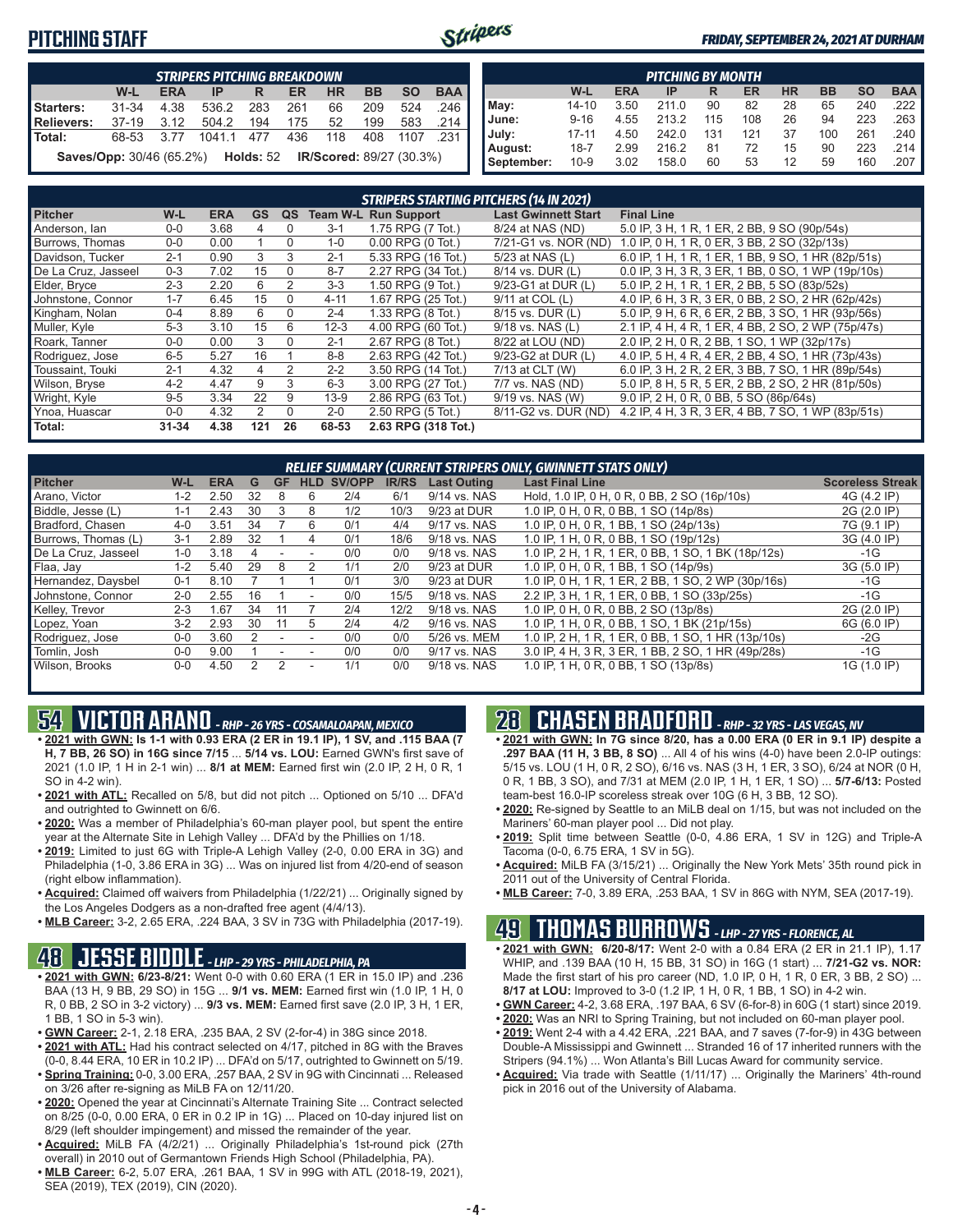#### **60 JASSEEL DE LA CRUZ** *- RHP - 24 YRS - HATO MAYOR, D.R.* **• Prospecting:** #22 (Braves Top 30).

- **• 2021 with GWN:** Has pitched as a starter (0-3, 7.02 ERA, .284 BAA in 15G) and reliever (1-0, 3.18 ERA, .200 BAA in 4G) during his Triple-A debut ... **5/11-5/19:** Posted an 8.0-IP scoreless streak (2 H, 0 BB, 9 SO) over 3G (2 starts) ... **6/1 vs. JAX:** Had his best start of the year in a no-decision (5.0 IP, 3 H, 1 R, 1 ER, 3 BB, 6 SO) ... **7/10 vs. NAS:** Earned his first career Triple-A win in relief (3.0 IP, 0 H, 0 R, 3 BB, 3 SO in 8-4 victory) ... **8/16-9/15:** Was on the Injured List.
- **• 2021 with ATL:** Recalled on 5/8, but did not make his MLB debut before being optioned back to Gwinnett on 5/10.
- **• Spring Training:** 0-0, 27.00 ERA, .500 BAA, 1 SV in 3G with Atlanta.
- **• 2020:** Was on Atlanta's 60-man player pool, spent most of the year at the Alternate Training Site at Coolray Field ... Recalled by the Braves for the first time in his career on 9/15, but did not make his MLB debut (optioned on 9/16).
- **• 2019:** Went 7-9 with a 3.25 ERA and .212 BAA in 25 games (24 starts) across three levels (ROM, FLA, MIS) ... Named the Florida State League Pitcher of the Week on 5/19 after tossing the first no-hitter in Advanced-A Florida FireFrogs history on 5/18 vs. Jupiter (9.0 IP, 2 BB, 4 SO, 89 pitches in 12-0 win).
- **• Acquired:** NDFA (6/1/15) out of Hato Mayor, Dominican Republic.

### **45 JAY FLAA** *- RHP - 29 YRS - BISMARCK, ND*

- **• 2021 with GWN: 5/13-6/24:** Did not allow an ER over his first 10G (1 R in 11.0 IP, 7 H, 9 BB, 15 SO, .171 BAA) ... **7/18 at CLT:** Earned his first save with GWN, tossing 1.0 IP (1 H, 1 ER, 0 BB, 2 SO) in a come-from-behind 13-12 victory ... **8/3 vs. CLT:** Earned first win with GWN (1.0 IP, 1 H, 0 R, 1 BB, 1 SO in 4-2 win).
- **• 2021 with ATL:** From 5/23-5/30, went 0-0 with a 27.00 ERA (4 ER in 1.1 IP) in 1G ... Outrighted to Gwinnett on 7/13.
- **• 2021 with BAL:** Selected by Baltimore on 4/26 and made his MLB debut on 4/27 vs. the NY Yankees (1.1 IP, 2 BB, 1 SO, struck out Aaron Judge) ... Optioned on 4/28, appeared in 1G with Triple-A Norfolk (0-0, 16.20) ... DFA'd on 5/8.
- **• Spring Training:** 0-0, 3.38 ERA, .200 BAA, 0 SV in 3G with Baltimore.
- **• 2020:** Was not on Baltimore's 60-man player pool, did not play.
- **• 2019:** Went 2-5 with a 4.69 ERA, .256 BAA, and 5 SV in 40G (3 starts) between Double-A Bowie and Norfolk (2-3, 5.24 ERA, 4 SV in 29G during Triple-A debut).
- **• Acquired:** Claimed off waivers from Baltimore (5/11/21) ... Originally the Orioles' 6th-round pick in 2015 out of North Dakota State University (Fargo, ND).
- **• MLB Career:** 0-0, 13.50 ERA, .300 BAA in 2G with Baltimore, Atlanta (2021).

### **36 DAYSBEL HERNANDEZ** *- RHP - 25 YRS - SANDINO, CUBA*

- **• MLB.com Prospect Ranks:** #27 (Braves Top 30).
- **• 2021 with GWN:** Was part of Gwinnett's Opening Night roster and made his Triple-A debut, going 0-1 with a 9.64 ERA and .235 BAA in 5G from 5/5-5/21 ... Transferred to Double-A Mississippi on 5/25 ... Rejoined Gwinnett on 9/14.
- **• 2021 with MIS:** Went 3-1 with a 2.76 ERA, .200 BAA, and 3 SV (3-for-5) in 26G from 5/25-9/12 ... Over his final 16G from 7/1-9/12, posted a 1.33 ERA (3 ER in 20.1 IP) and .164 BAA ... **7/10 vs. PNS:** Tossed final 2.0 IP of combined no-hitter (Bryce Elder threw 7.0 hitless IP) in 6-0 victory.
- **• Spring Training:** 0-0, 9.00 ERA, .353 BAA, 0 SV in 6G with Atlanta.
- **• 2020:** Was not on the Braves' 60-man player pool ... Participated in Atlanta's Instructional League at Coolray Field in October.
- **• 2019:** Spent entire season with Advanced-A Florida, going 5-2 with a 1.71 ERA, .184 BAA, and 7 SV (7-for-10) in 35G ... Named MiLB.com Braves Org. All-Star.
- **• Acquired:** NDFA (9/13/17) out of Sandino, Cuba.

# **51 CONNOR JOHNSTONE** *- RHP - 26 YRS - SAN DIEGO, CA*

- **• 2021 with GWN: Is 2-0 with 2.55 ERA and .186 BAA in 16G in relief** (1-7, 6.45 ERA, .297 BAA in 15 starts) ... **5/4-5/8:** Threw 8.0 scoreless IP over his first 2 outings, including a 5.0-inning spot start (win, 1 H, 0 BB, 5 SO) on 5/8 at CLT ... **7/15-8/5:** Went 2-0 with 1.59 ERA (2 ER in 11.1 IP) and .158 BAA in 8G (1GS).
- **• GWN Career:** 7-7, 4.93 ERA, .263 BAA, 0 SV in 43G (19 starts) since 2018.
- **• Spring Training:** 0-1, 4.76 ERA, .273 BAA, 1 SV in 6G with Atlanta (NRI).
- **• 2020:** Was an NRI to Braves Spring Training, but not on 60-man player pool.
- **• 2019:** With Double-A Mississippi and Gwinnett, went 7-4 with a 4.24 ERA, .296 BAA, and 1 SV in 35G (7 starts) ... His 7 wins ranked T-8th in the Braves org.
- **• Acquired:** Braves 21st-round pick in 2017 out of Wake Forest University.
- **• Local Product:** Played baseball at Roswell High School (Roswell, GA).

# **43 TREVOR KELLEY** *- RHP - 27 YRS - PROVIDENCE, RI*

- **• 2021 with GWN: Is 2-1 with 0.86 ERA (3 R, 2 ER in 21.0 IP), 2 SV, .145 BAA (10 H, 9 BB, 29 SO) over 20G since 7/11** ... **5/12-6/27:** Allowed runs in just 2 of 13G for a 1.72 ERA (3 ER in 15.2 IP, 13 H, 6 BB, 15 SO, .241 BAA) ... **9/4 vs. MEM:** Earned first save (2.0 IP, 0 H, 0 R, 0 BB, 3 SO in 5-2 win).
- **• Spring Training:** Did not pitch in Chicago Cubs' MLB camp ... Released on 4/23.
- **• 2020:** Pitched in 4G with Philadelphia, going 0-0 with a 10.80 ERA ... Outrighted on 8/14 and spent the rest of the season at the Phillies Alternate Site.
- **• 2019:** In 52G with Triple-A Pawtucket, went 5-5 with a 1.79 ERA, .216 BAA, and 12 SV ... Was an International League Midseason and Postseason All-Star and a *BA* Triple-A All-Star ... Led IL in appearances and was T-1st in saves ... Made MLB debut on 7/2 at Toronto and logged 10G with Boston (0-3, 8.64 ERA).
- **• Acquired:** MiLB FA (4/28/21) ... Originally Boston's 36th-round pick in 2015 out of the University of North Carolina at Chapel Hill.
- **• MLB Career:** 0-3, 9.26 ERA, .347 BAA, 0 SV in 14G with BOS (2019), PHI (2020).

# **55 YOAN LOPEZ** *- RHP - 28 YRS - NUEVA GERONA, CUBA*

- **• 2021 with GWN: Is 1-0 with 1.50 ERA (4 R, 3 ER in 18.0 IP), 2 SV, and .159 BAA (10 H, 4 BB, 20 SO) in 17G since 7/18** ... **7/18-8/21:** Went 1-0 with 0.82 ERA (1 ER in 11.0 IP) and .162 BAA (6 H, 4 BB, 13 SO) in 10G ... **8/11-G2 vs. DUR:** Tallied his first save with the Stripers (1.0 IP, H, 0 R, 3 BB, 2 SO), leaving bases loaded in 5-3 win.
- **• 2021 with ARI:** Began the season on Arizona's Opening Day roster ... In 2 stints, went 0-0 with a 6.57 ERA (9 ER in 12.1 IP) and 0 SV (0-for-3) in 13G ... DFA'd on 5/20, traded to Atlanta on 5/22 and optioned to Gwinnett.
- **• Spring Training:** 1-0, 4.91 ERA, .214 BAA, 0 SV in 8G with Arizona.
- **• 2020:** In 20G with Arizona, went 0-1 with a 5.95 ERA, .269 BAA, and 2 holds. **• 2019:** Set MLB career highs in G (70) and holds (21), going 2-7 with a 3.41 ERA,
- .232 BAA, and 1 SV (1-for-4) with the D-backs.
- **• Acquired:** Via trade with Arizona in exchange for CF Deivi Estrada (5/22/21) ... Originally signed by the D-backs as a NDFA out of Cuba (1/16/15).
- **• MLB Career:** 2-8, 4.25 ERA, .252 BAA, 1 SV in 113G with Arizona (2018-21).

# **33 JOSH TOMLIN** *- RHP - 36 YRS - TYLER, TX*

- **• MLB Rehab:** Assigned to rehab with Gwinnett on 9/17 ... On Atlanta's 10-day IL since 8/31 (neck strain) ... Is 0-0 with a 9.00 ERA (3 ER in 3.0 IP) in 1G.
- **• 2021 with ATL:** In 34G in relief, is 4-0 with a 6.85 ERA, 1.56 WHIP, and .337 BAA .Went 1-0 with a 0.96 ERA and .182 BAA in 8G in June
- **• 2020 with ATL:** In 2nd season with the Braves, went 2-2 with a 4.76 ERA, 1.21 WHIP, and .263 BAA in 17G (5 starts) ... Logged 2G in relief during the Postseason, going 0-0 with a 10.13 ERA and .364 BAA.
- **• Acquired:** Signed as a MLB Free Agent (3/21/19) ... Re-signed twice, on 2/12/20 and 11/11/20 ... Originally Cleveland's 19th-round pick in 2006 (Texas Tech).
- **• MLB Career:** 69-56, 4.78 ERA, .274 BAA, 2 SV in 285G (150 starts) with Cleveland (2010-18) and Atlanta (2019-21) ... Appeared in 4 Postseasons (2016- 17 with CLE, 2019-20 with ATL), going 3-1 with a 4.00 ERA in 10G (4 starts).

### **56 BROOKS WILSON** *- RHP - 25 YRS - LAKELAND, FL*

- **• 2021 with GWN: 9/14 vs. NAS:** Made his Triple-A debut, earning the save (1.0 IP, 1 H, 1 ER, 1 BB, 1 SO, induced game-ending 5-4-3 DP in 6-5 victory).
- **• 2021 with MIS:** In 33G with the M-Braves, went 3-1 with a 2.45 ERA, .201 BAA, and 5 SV (5-for-9) ... Went at least 2.0 IP in 8 outings ... **5/7-5/23:** Did not allow a run over his first 5G (8.2 IP) at the Double-A level ... **5/7-6/29:** Went 2-1 with a 1.61 ERA, .158 BAA, and 1 SV (1-for-3) in 14G ... **9/3-9/12:** Posted a 1.80 ERA (1 ER in 5.0 IP), .167 BAA, and 2 SV (2-for-2) over his final 5G.
- **• 2020:** Was not on the Braves' 60-man player pool, did not play.
- **• 2019:** Spent the entire year with Advanced-A Florida, going 4-3 with a 2.47 ERA, 1.20 WHIP, and .240 BAA in 24G (11 starts) ... Went 3-3 with a 2.60 ERA in his 11 starts, including his first career CG on 8/29 at Charlotte (loss, 6.0 IP, 8 H, 4 R, 3 ER, 0 BB, 5 SO) ... In 13 relief outings, was 1-0 with a 2.16 ERA.
- **• Acquired:** Braves 7th-round pick in 2018 out of Stetson University (DeLand, FL).

|                          | <b>PITCHER AWARDS &amp; HONORS</b>                                          |                                                      |                |         | SCORELESS INNINGS STREAKS (15-PLUS INNINGS) |                  |
|--------------------------|-----------------------------------------------------------------------------|------------------------------------------------------|----------------|---------|---------------------------------------------|------------------|
| <b>Pitcher</b>           | <b>Award/Date</b>                                                           | Stats                                                | <b>Pitcher</b> | Length  | <b>Dates</b>                                | <b>Stats</b>     |
| Wilson, B.<br>Wright, K. | AAA East Pitcher of Week (6/28-7/4)<br>AAA East Pitcher of week (9/13-9/19) | 0-0, 7.0 IP, 0 ER, 7 SO<br>2-0, 15.0 IP, 4 ER, 11 SO | Bradford, C.   | 16.0 IP | 5/7-6/13 (10G)                              | 6 H, 3 BB, 12 SO |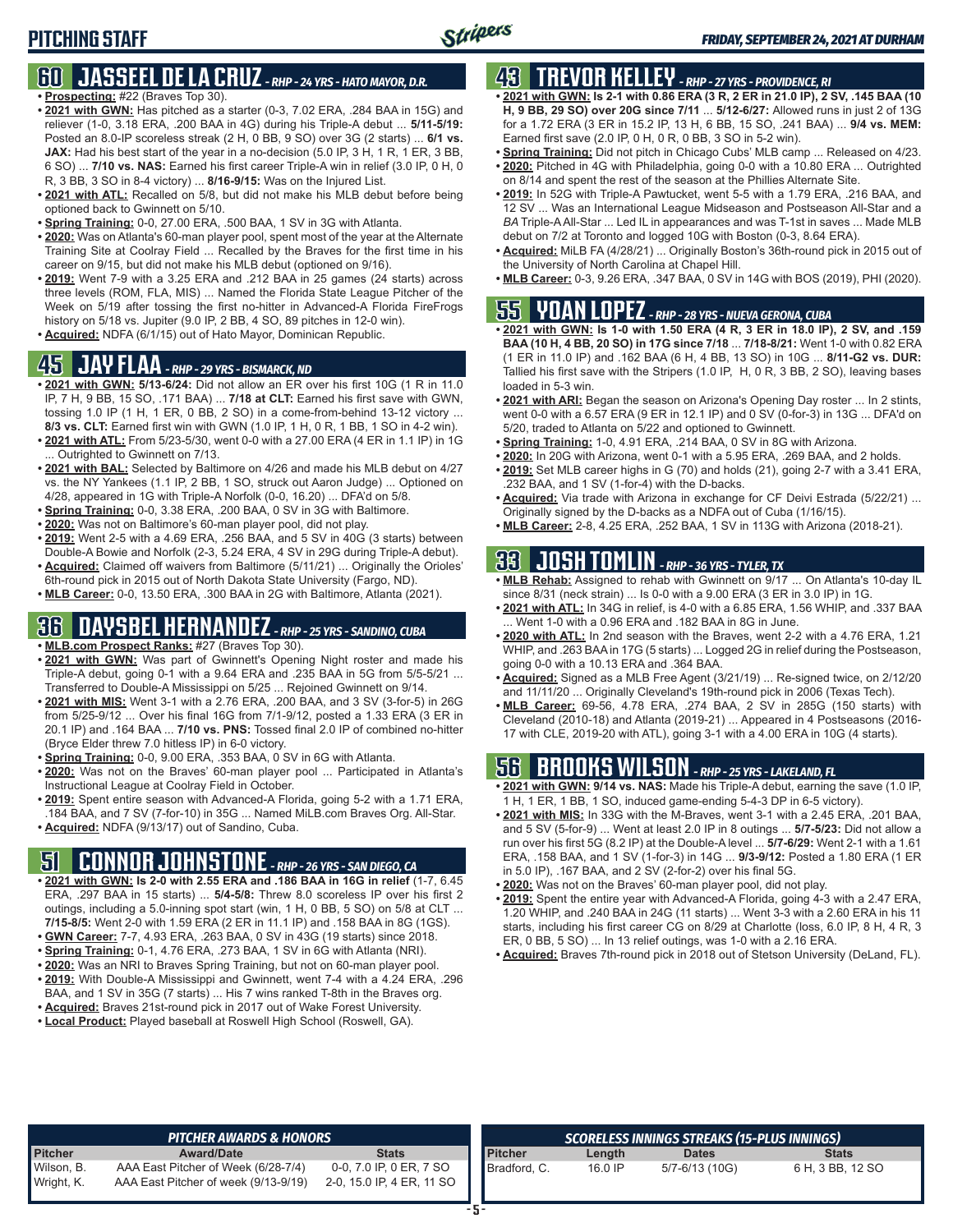# **17 JOHAN CAMARGO** *- INF - 27 YRS - PANAMA CITY, PANAMA*

*SEASON WITH GWN:*.319, 17 HR, 64 RBI, 0 SB, .935 OPS *HIT STREAK:* 7G (12-26) *9/23 at DUR:* DNP *SERIES:* .--- (0-0)

- **• Leaderboard:** Entering 9/24, ranks among Triple-A East top 10 in batting (2nd, .319), OBP (3rd, .395), hits (4th, 117), OPS (4th, .935), runs (5th, 67), total bases (5th, 198), SLG (7th, .540), RBI (8th, 64), XBH (T-9th, 43), triples (T-9th, 4).
- **• 2021 with GWN: Since 9/1, batting .393 (24-for-61, 5 2B, 1 3B, 4 HR, 9 R, 16 RBI, 1.176 OPS) in 17G** ... **5/8 at CLT:** Notched first career multi-HR game (2-for-4, 2 HR, 2 RBI) ... **6/5 vs. JAX:** Started 5-4-3 triple play, GWN's first since 5/28/19 at TOL ... **7/18 at CLT:** Hit a 2-out, 2-run HR (#8) in 9th for a 12-11 lead (GWN had trailed 11-3) ... **7/22-8/14:** Posted team-best 20G on-base streak (.347, 26-for-75, 4 2B, 2 3B, 2 HR, 14 R, 14 RBI, 6 BB, .924 OPS) ... **9/4 vs. MEM:** Matched season high with 4 RBI (2-for-3, HR #15) in 5-2 victory ... **9/4-9/9:** Posted 5-straight multihit games (.579, 11-for-19, 2 2B, 1 HR, 1 R, 5 RBI, 1.442 OPS) ... **9/19 vs. NAS:** Matched season high with 4 RBI (2-for-5, 2B, HR #17) in 7-0 win.
- **• Gwinnett Career:** Has hits in 116 of 154G (75.3%) since 2017, batting .329 (193 for-587, 39 2B, 5 3B, 26 HR, 100 R, 106 RBI, 1 SB, .940 OPS).
- **• 2021 with ATL:** In 6 stints with the Braves, batting .000 (0-for-16, 1 R) in 15G.
- **• 2020:** Made Braves' Opening Day roster and batted .200 (8 2B, 4 HR, 16 R, 9 RBI) in 35G ... Played in 4G during NLCS (.250, 2-for-8, 1 2B, 1 RBI).
- **• Acquired:** NDFA (7/2/10) out of Panama City, Panama.
- **• MLB Career:** .257, 68 2B, 4 3B, 34 HR, 144 RBI, 2 SB in 364G with Atlanta (2017- 21) ... Played in 2018 and 2020 Postseasons (.087, 1 2B, 1 RBI in 8G).

# **9 RYAN CASTEEL** *- 1B/C - 30 YRS - CHATTANOOGA, TN*

*SEASON WITH GWN:*.245, 8 HR, 27 RBI, 0 SB, .787 OPS *HIT STREAK:* -2G (0-5) *9/23 at DUR:*0-5, BB *SERIES:* .000 (0-5)

- **• 2021 with GWN: Since 9/1, batting .269 (7-for-26, 3 HR, 3 R, 6 RBI, .960 OPS) in 9G** ... **5/15-5/18:** Had 6 RBI in 3G span, including 5/15 vs. LOU (1-for-2, GW 3-run 2B, 3 RBI) and 5/16 vs. LOU (1-for-3, HR, 2 RBI) ... **6/3 vs. JAX:** Hit pinchhit 2-run HR (#2) ... **6/24 at NOR:** Crushed game-winning grand slam (#3) in 6-2 victory (1-for-4, 4 RBI), his 2nd career slam (first since 7/20/13 with Adv-A Modesto) ... **8/8-G2 vs. CLT:** Homered for the first time since 6/24 (#4), decisive 2-run shot in 8-2 victory ... **9/9 at COL:** Blasted solo HR (#6) for lone run in 1-0 win.
- **• 2020:** Was not on the Braves' 60-man player pool ... Did not play.
- **• 2019:** Played 118G with Double-A Mississippi, batting .263 (21 2B, 2 3B, 21 HR, 73 RBI, .811 OPS) ... Ranked 2nd in the Southern League in homers and RBI, 3rd in slugging (.477) ... Was his 2nd career 20-homer season (hit 22 in 2013).
- **• Acquired:** MiLB FA (3/14/21) ... Originally Colorado's 17th-round pick in 2010 out of Cleveland State Community College (Cleveland, TN).

### **12 TRAVIS DEMERITTE** *- OF - 26 YRS - NEW YORK, NY*

*SEASON WITH GWN:*.293, 20 HR, 54 RBI, 7 SB, .977 OPS *HIT STREAK:* -1G (0-2) *9/23 at DUR:*0-2, BB *SERIES:* .000 (0-2)

- **• Leaderboard:** Entering 9/24, ranks T-10th in Triple-A East in homers (20).
- **• 2021 with GWN: 5/4 at CLT:** Tallied 5 RBI (3-for-6, HR) to set GWN Opening Night record ... **6/2-7/21:** Posted 10G hitting streak (.372, 16-for-43, 2 2B, 3 HR, 10 R, 8 RBI, 1.041 OPS) ... **6/10-7/10:** Was on the Injured List ... **7/17-7/25:** Hit 3 grand slams in 7G span, raising his career total to 6 (4 with GWN) ... **7/27 at MEM:** Homered for 3rd straight game, GW solo blast (#12) in 1-0 win ... **8/21 at LOU:** Matched a season high with 4 hits (4-for-4, 3-run HR, 2 R, 4 RBI) ... **9/12 at COL:** Hit 20th HR of the year (1-for-5, 3 RBI), becoming 3rd player in GWN history with two 20-HR seasons (Ernesto Mejia in 2012-13, Stefan Gartrell in 2011-12).
- **• Gwinnett Career:** Has reached base in 147 of 170G (86.5%) since 2019, batting .289 (167-for-578, 41 2B, 2 3B, 40 HR, 117 R, 127 RBI, 11 SB, .958 OPS).
- **• 2020:** Hit .172 with 1 2B, 4 RBI in 18G with Detroit ... DFA'd on 2/5/21.
- **• 2019:** Made his Triple-A debut with Gwinnett and was an IL All-Star (.286, 20 HR, 73 RBI, .944 OPS in 96G) ... Traded to Detroit on 7/31, made his MLB debut (.225, 3 HR, 10 RBI in 48G).
- **• Acquired:** Off Waivers from Detroit (2/12/21) ... Originally Texas' 1st-round pick (30th overall) in 2013 out of Winder-Barrow High School (Winder, GA).
- **• MLB Career:** .217, 8 2B, 2 3B, 3 HR, 14 RBI, 3 SB with Detroit (2019-20).

# **18 PHILLIP ERVIN** *- OF - 29 YRS - MOBILE, AL*

*SEASON WITH GWN:*.195, 7 HR, 26 RBI, 11 SB, .634 OPS *HIT STREAK:* -4G (0-8)

*9/23 at DUR:*0-2, BB *SERIES:* .000 (0-2)

- **• 2021 with GWN: 6/2 vs. JAX:** Hit decisive 3-run HR (#1) and tallied season-high 4 RBI (1-for-4, R) ... **6/13 at MEM:** Belted game-tying 2-run HR (#2) with 2 outs in the 9th of an eventual 7-6 loss (1-for-3, 1 R, 2 RBI) ... **7/7 vs. NAS:** Clubbed game-tying 2-run pinch-hit HR (#5, 1-for-1, 2 RBI) ... **8/1 at MEM:** Lined GWRBI single with 2 outs in 9th inning in 4-2 win (1-for-2, RBI) ... **9/3 vs. MEM:** Launched 2nd pinch-hit homer of the year (solo, 1-for-1, 1 RBI).
- **• 2020:** Between Cincinnati and Seattle, hit .149 with 3 2B, 4 RBI, 1 SB in 37G ... DFA'd by the Reds (8/28), Mariners (12/16), and Chicago Cubs (2/20/21).
- **• Acquired:** Off waivers from the Chicago Cubs (2/22/21) ... Originally Cincinnati's 1st-round pick (27th overall) in 2013 out of Samford University (Homewood, AL).
- **• MLB Career:** .247, 26 2B, 8 3B, 17 HR, 68 RBI, 15 SB in 237G with CIN, SEA (2017-20) ... Tallied 7 of his 8 career triples in 2019 (ranked 7th in NL).

# **7 MAIKEL FRANCO** *- INF - 29 YRS - AZUA, D.R.*

- *SEASON WITH GWN:*.125, 0 HR, 0 RBI, 0 SB, .388 OPS *HIT STREAK:* -1G (0-1) *9/23 at DUR:*1-4, 2 BB *SERIES:* .250 (1-4)
- **• 2021 with GWN:** Joined on 9/8, made ATL org. debut on 9/16 vs. NAS (0-for-4).
- **• 2021 with BAL:** Signed a MLB deal on 3/16 ... Hit .210 (22 2B, 11 HR, 31 R, 47 RBI, .608 OPS) in 104G ... Hit season-best .269 (6 2B, 4 HR, 12 R, 17 RBI, .768 OPS) in 26G in June ... Released on 8/25.
- **• 2020 with KC:** Signed a MLB deal with Kansas City on 12/27/19 ... In lone season with the Royals, hit .278 (16 2B, 8 HR, 23 R, 38 RBI, 1 SB, .778 OPS) in 60G.
- **• Acquired:** MiLB FA (8/31/21) ... Originally a NDFA with Philadelphia (1/13/10).
- **• Triple-A History:** With Lehigh Valley (2014-15, 2019), hit .272 (47 2B, 6 3B, 22 HR, 84 R, 108 RBI, 5 SB, .765 OPS) in 178G.
- **• MLB Career:** .246, 148 2B, 4 3B, 121 HR, 428 RBI, 4 SB in 820G with PHI (2014- 19), KC (2020), BAL (2021) ... In 6 years with Phillies, hit .249 with 102 HR, 343 RBI (had 20-plus HR in 3-straight years from 2016-18).

# **8 RYAN GOINS** *- INF - 33 YRS - TEMPLE, TX*

| <b>SEASON WITH GWN:</b> .236, 6 HR, 34 RBI, 2 SB, .652 OPS                                 | <b>HIT STREAK:</b> $2G(3-6)$ |
|--------------------------------------------------------------------------------------------|------------------------------|
| 9/23 at DUR: $3-6$                                                                         | <b>SERIES:</b> .500 (3-6)    |
| $\sim$ 0004 with CIMBL EIA at CLT. Hit Culturally first HD of the access (and $\sim$ fax E |                              |

- **• 2021 with GWN: 5/4 at CLT:** Hit Gwinnett's first HR of the season (solo, 2-for-5, RBI) ... **5/12 vs. LOU:** Set season highs for hits (3-for-4) and RBI (3) ... **6/18-6/29:** Posted season-best 8G hitting streak (.400, 10-for-25, 1 2B, 3 R, 6 RBI) ... **7/4 at DUR:** Homered for the first time since Opening Night (2-run, #2, 1-for-4, 2 RBI) ... **8/13 vs. DUR:** Clubbed 2-run HR (#4) in 8th inning for decisive runs in 6-4 victory (2-for-4, 2 R, 2 RBI) ... **8/6-8/17:** In his first 8G since returning from the Olympics, hit .304 (7-for-23, 3 HR, 5 R, 6 RBI, .987 OPS).
- **• Tokyo Olympics:** Was on GWN's Temporary Inactive List while playing for Mexico in this year's Olympics ... Hit .250 (1-for-4, R, RBI) in 2G (MEX went 0-3).
- **• Triple-A Career:** Has played for BUF (2013-16), LHV (2018), CLT (2019), and GWN (2021) ... Was teammates with MGR Matt Tuiasosopo in 2014 with BUF.
- **• 2020:** Played in 14G with the Chicago White Sox, batting .000 (0-for-9, 4 R) ... Spent most of the year at the Alternate Training Site in Schaumburg, IL.
- **• Acquired:** MiLB FA (2/25/21) ... Originally Toronto's 4th-round pick in 2009 out of Dallas Baptist University (Dallas, TX).
- **• MLB Career:** .228, 71 2B, 12 3B, 22 HR, 158 RBI in 555G with TOR, KC, CWS (2013-20) ... Played for TOR in 2015-16 Postseasons (.146, 1 HR, 5 RBI in 14G).

# **5 TERRANCE GORE** *- OF - 30 YRS - MACON, GA*

*SEASON WITH GWN:*.220, 0 HR, 1 RBI, 18 SB, .692 OPS *HIT STREAK:* -1G (0-3) *9/23 at DUR:*0-3, R, SB *SERIES:* .000 (0-3), SB

- **• 2021 with GWN:** Is 18-for-22 (81.8%) in stolen base attempts, including a pair of 2-steal games (5/18 at NAS, 6/18 vs. NAS) ... **6/9-G2 at MEM:** Stole 3rd and scored winning run in 8th inning of 3-1 victory ... **7/10 vs. NAS:** Notched seasonhigh 3 hits (3-for-3, 2B, R).
- **• 2020:** Logged 2G in his lone season with the Los Angeles Dodgers (0 PA).
- **• Acquired:** MiLB FA (2/18/21) ... Originally Kansas City's 20th-round pick in 2011 out of Gulf Coast Community College (Panama City, FL).
- **• MLB Career:** .224, 2 2B, 1 3B, 0 HR, 1 RBI, 40 SB in 102G with KC, CHC, LAD (2014-20) ... Played in the Postseason with KC (2014-15) and CHC (2018), going 0-for-2 with 3 R, 5 SB ... Won World Series with the Royals in 2015.

# **4 SEAN KAZMAR JR.** *- INF - 37 YRS - VALDOSTA, GA*

| <b>SEASON WITH GWN:</b> .218, 9 HR, 26 RBI, 3 SB, .630 OPS                | <b>HIT STREAK:</b> $1G(1-3)$ |
|---------------------------------------------------------------------------|------------------------------|
| 9/23 at DUR: $1-3$                                                        | <b>SERIES:</b> .333 (1-3)    |
| • Gwinnett Career: Batting 263 (675-for-2562 136 2B 12 3B 46 HR 308 R 296 |                              |

- **• Gwinnett Career:** Batting .263 (675-for-2562, 136 2B, 12 3B, 46 HR, 308 R, 296 RBI, 26 SB) in 749G over 8 seasons ... Leads in career G, AB, H, TB (973), 2B, R, RBI ... Ranks 2nd in career 3B (12) ... Ranks 3rd in career HR (46).
- **• Braves Records:** Owns Atlanta Braves Triple-A records for career hits (passed Larry Whisenton's 657 on 7/31 at MEM) and at-bats (passed Chico Ruiz's 2,510 on 8/22 at LOU) ... Is 2nd in doubles (136), 3rd in games (749), 4th in RBI (296).
- **• 2021 with GWN: 5/25 vs. MEM:** Lined a walk-off single in the 9th for a 2-1 win, his first career walk-off RBI with GWN ... **7/8-G1 vs. NAS:** Passed Joey Terdoslavich for 3rd on GWN career HR list (#42, 1-for-3, 2 RBI) ... **7/22 vs. NOR:** Passed Damon Hollins for 2nd on ATL Triple-A hits list (#649, 2-for-3, HR, 2 RBI) ... **7/28 at MEM:** Notched his 999th and 1,000th career Triple-A hits (2-for-5, R) ... **9/1 vs. MEM:** Hit game-winning 2-run HR (#9) in 7th for 3-2 victory (2-for-3, 2 RBI).
- **• 2021 with ATL:** Contract selected on 4/17, has spent 2 stints with Atlanta (4/17- 4/23, 5/4-5/7), going 0-for-2 ... Pinch hit on 4/17 at the Chicago Cubs, marking his first MLB appearance in 4,589 days since 9/23/08 with San Diego ... The last player with a bigger gap between MLB appearances was Ralph Winegarner (13 years, 14 days between 6/23/36 with CLE and 7/7/49 with STL).
- **• Acquired:** MiLB FA (12/7/20) ... Originally San Diego's 5th-round pick in 2004 out of the College of Southern Nevada.
- **• MLB Career:** .195, 1 2B, 0 3B, 0 HR, 2 RBI in 22G with SD (2008), ATL (2021).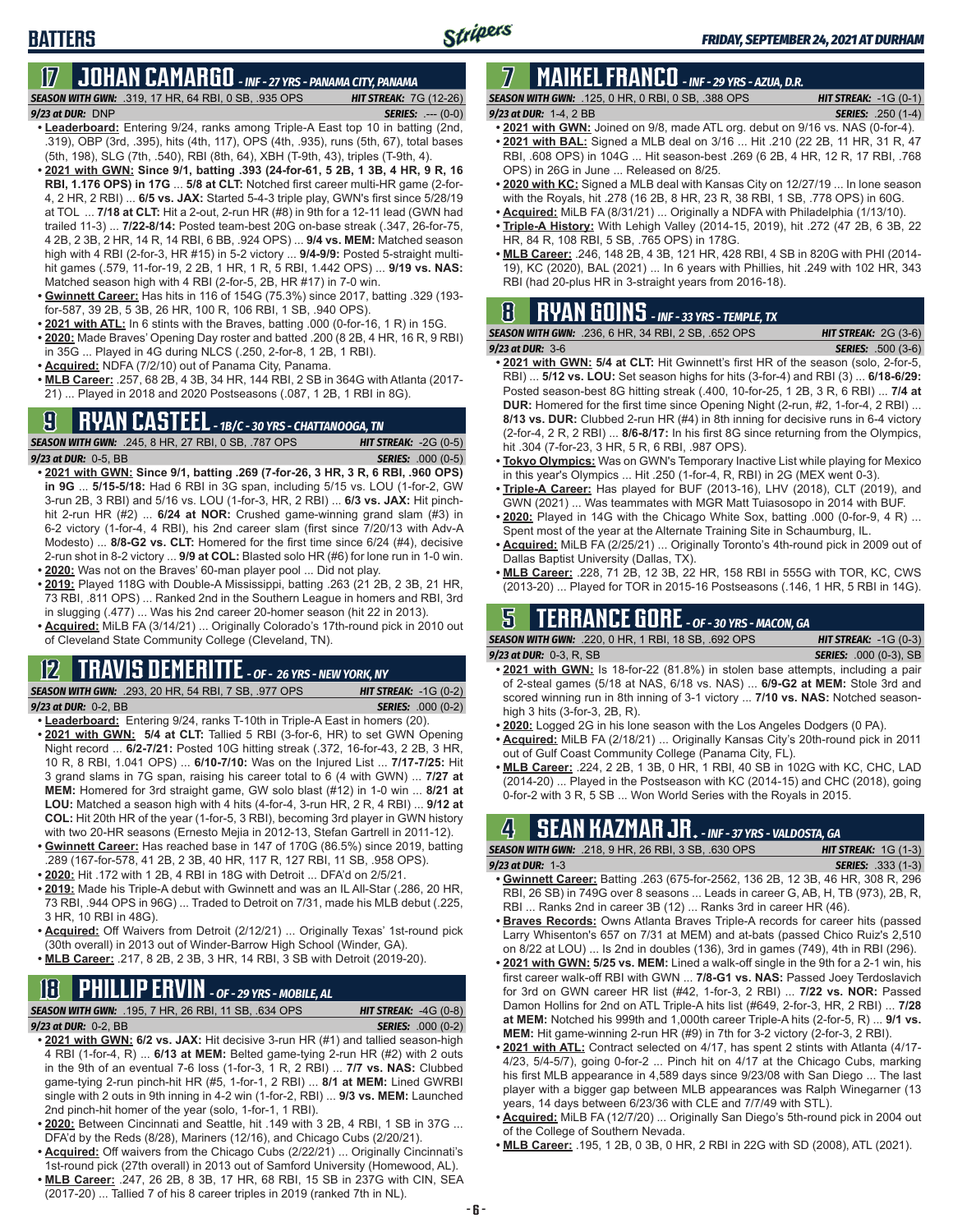# **BATTERS**

### **20 JONATHAN MORALES** *- C - 26 YRS - ARROYO, PUERTO RICO SEASON WITH GWN:*.149, 2 HR, 12 RBI, 0 SB, .387 OPS *HIT STREAK:* -1G (0-3)

*9/23 at DUR:*0-3 *SERIES:* .000 (0-3)

- **• 2021 with GWN: 5/7 at CLT:** Tied his single-game career high with 5 RBI, going 2-for-6 with a 3-run HR (#1) in the 9th ... **8/6 vs. CLT:** Hit a 2-out walk-off single in 11th inning for 4-3 win (2nd career walk-off with GWN, last on 7/21/18 vs. PAW) 8/20 at LOU: Went 4-for-4 (2B, HR, 2 R, 3 RBI), his most hits in a game since 8/13/16 with Class-A Rome at Hickory (career-best 5-for-5).
- **• GWN Career:** In 98G since 2018, batting .219 (10 2B, 4 HR, 33 RBI, .546 OPS). **• 2020:** Spent entire year at Braves Alternate Training Site in Gwinnett (no MLB
- debut) ... Played for Caguas of the Puerto Rican Winter League (.394, 3 HR, 9 RBI in 13G), earning PWL Postseason All-Star honors.
- **• 2019:** Hit .240 (13 2B, 2 HR, 27 R, 25 RBI) in 80G between Double-A Mississippi and Gwinnett ... Logged 1 game during the IL Playoffs (0-for-1, BB).
- **• Acquired:** Braves' 25th-round pick in 2015 out of Miami-Dade CC.

## **15 CRISTIAN PACHE** *- OF - 22 YRS - SANTO DOMINGO CENTRO, D.R.*

*SEASON WITH GWN:*.271, 10 HR, 38 RBI, 9 SB, .764 OPS *HIT STREAK:* -1G (0-2)

- *9/23 at DUR:* 0-2, BB *SERIES:* .000 (0-2)
- **• MLB.com Prospect Ranks:** #1 (Braves Top 30), #39 (Top 100).
- **• 2021 with GWN: 5/29-6/1:** Assigned to rehab (right hamstring inflammation), played 1G before being activated/optioned on 6/2 ... **6/5 vs. JAX:** Went 3-for-6 with 2 doubles, including game-tying 2-run double in 9th ... **6/10 at MEM:** Tallied first career multi-HR game (3-for-5, 2 HR, 3 R, 4 RBI) ... **6/30 at DUR:** Notched last-at-bat GWRBI single in 9th for 2-1 win (2-for-3, 2B, RBI) ... **7/21 vs. NOR:** Homered in both games of a DH (#3-4, 2-for-6, 2 R, 2 RBI) ... **8/11 vs. DUR:** Went 4-for-6 with 5 RBI in a DH sweep, tallying 2 HR (#8-9) and delivering 2-out walk-off single in G1 (won 4-3) ... **9/7 at COL:** Fell triple shy of the cycle (3-for-4, 2B, HR #10, 3 R, RBI, SB) ... **8/1-9/22:** Ranked 6th in Triple-A East in batting, hitting .321 (43-for-134, 8 2B, 4 HR, 20 R, 16 RBI, 5 SB, .847 OPS) in 36G.
- **• 2021 with ATL:** On Atlanta's Opening Day roster for the first time ... Hit .111 (3 2B, 1 HR, 6 R, 4 RBI) in 22G ... Placed on IL twice, on 4/14 and 5/14.
- **• 2020:** Spent most of the year at the Alternate Training Site ... Made his MLB debut on 8/21 vs. Philadelphia (1-for-4) ... Played just 2G during regular season (.250) ... Also made MLB Postseason debut (.182, 1 2B, 1 HR, 4 R, 4 RBI in 12G).
- **• 2019:** Between Mississippi (104G) and Gwinnett (26G), hit .277 (36 2B, 9 3B, 12 HR, 63 R, 61 RBI, 8 SB, .802 OPS) in 130G ... Named a Southern League Postseason All-Star and MLB All-Star Futures Game participant.
- **• Acquired:** NDFA (7/4/15) out of Santo Domingo Centro, D.R.
- **• MLB Career:** .119, 3 2B, 0 3B, 1 HR, 4 RBI, 0 SB in 24G with Atlanta (2020-21).

# **2 YOLMER SANCHEZ** *- INF - 29 YRS - MARACAY, VENEZUELA*

*SEASON WITH GWN:*.209, 9 HR, 32 RBI, 5 SB, .648 OPS *HIT STREAK:* -1G (0-3) *9/23 at DUR:*1-6, RBI *SERIES:* .167 (1-6), RBI

*9/23 at DUR:*1-3 *SERIES:* .333 (1-3)

- **• 2021 with GWN: 5/7 at CLT:** Went 3-for-5 (3 R, 3 RBI) with GWN's first triple of the year ... **6/9-G2 at MEM:** Stole home as part of a double-steal with Drew Waters, scored tying run in 3-1 win (1-for-2, R, SB) ... **7/30 at MEM:** Recorded 2nd career multi-HR game (1st since 5/2/15, CLT vs. SWB), hitting 2 solo shots (#4-5) including GW blast in 8th for 8-7 win (2-for-3, 3 R, 2 RBI) ... **8/26 at NAS:** Fell a homer shy of the cycle (3-for-4, 2B, 3B, RBI) in 2-1 win ... **7/22-9/5:** Hit .290 (29 for-100, 2 2B, 1 3B, 8 HR, 17 R, 18 RBI, .933 OPS) in 33G.
- **• 2020:** Played 11G with the Chicago White Sox, batting .313 (3 2B, 1 HR, 1 RBI, 1.164 OPS) ... Made his MLB Postseason debut in the ALWCS (1G, no at-bat).
- **• Acquired:** MiLB FA (3/31/21) ... Originally a NDFA with Chi. White Sox (5/29/09). **• MLB Career:** .245, 113 2B, 24 3B, 32 HR, 215 RBI, 30 SB in 657G with the Chi.

### White Sox (2014-20) ... Won an AL Gold Glove in 2019 (.987 FPCT at 2B).

#### **14 CHADWICK TROMP** *- C - 26 YRS - ORANJESTAD, ARUBA SEASON WITH GWN:*.333, 0 HR, 0 RBI, 0 SB, .667 OPS *HIT STREAK:* 1G (1-3)

| $9/23$ at DUR: $1-3$                        |  |
|---------------------------------------------|--|
| . 2021 with CWNI. Assigned on 0/21 Making b |  |

- 2021 with GWN: Assigned on 9/21 ... Making his Braves organization debut. **• 2021 with SF:** In 4 stints with Giants (4/18, 6/1-6/11, 7/5-7/18, 8/26), hit .222 (4 for-18, 1 HR, 2 RBI) in 9G ... Also played 55G with Triple-A affiliate in Sacramento, batting .224 (43-for-192, 12 2B, 6 HR, 23 R, 24 RBI) ... DFA'd on 9/18.
- **• 2020:** Signed a MiLB deal with San Francisco on 1/6 ... Assigned to the Alternate Training Site on 7/19 ... Had his contract selected on 7/28 and made his MLB debut, batting .213 (13-for-61, 1 2B, 4 HR, 11 R, 10 RBI) in 24G ... Had his first career MLB hit on 7/31 vs. Texas (single off Mike Minor, finished 2-for-4 with 2B and RBI) ... Hit his first homer on 8/2 vs. Texas (2-run, off Jesse Chavez) ... Was on the IL from 9/22-8/28 (right shoulder strain) ... Re-signed on 12/9.
- **• Acquired:** Off Waivers from San Francisco (9/21/21) ... Originally signed by Cincinnati as a NDFA out of Aruba (5/24/13).
- **• MLB Career:** .215, 1 2B, 0 3B, 5 HR, 12 RBI, 0 SB in 33G with San Francisco (2020-21).

# **1 RILEY UNROE** *- INF - 26 YRS - NEW ORLEANS, LA*

*SEASON WITH GWN:*.100, 0 HR, 0 RBI, 1 SB, .317 OPS *HIT STREAK:* -1G (0-3) *9/23 at DUR:*0-3 *SERIES:* .000 (0-3)

- **• 2021 with GWN:** Was on the Stripers' Opening Night roster, played in 6G through 5/16 (.071, 1-for-14, 2 R, 1 SB) ... Transferred to Mississippi on 5/18 ... Rejoined Gwinnett on 9/9.
- **• 2021 with MIS:** In 27G, hit .261 (23-for-88, 3 2B, 2 3B, 2 HR, 6 RBI, 1 SB, .732 OPS) ... Was on the IL from 6/16-7/14, 7/24-8/10, 8/19-9/7.
- **• 2020:** Was not on Braves' 60-man player pool ... Played for Brisbane in Australian Baseball League (.176, 0 HR, 3 R, 0 RBI in 6G).
- **• 2019:** Played for Advanced-A Florida, Double-A Mississippi, and Gwinnett, batting .281 (22 2B, 3 3B, 9 HR, 59 R, 60 RBI, 14 SB) in 128G ... Named Florida State League Midseason All-Star, Southern League Player of the Week (9/2/19), and MiLB.com Braves Organization All-Star.
- **• Acquired:** 2018 Rule 5 (LA Angels) ... Originally Tampa Bay's 2nd-round pick in 2013 out of Desert Ridge High School (Mesa, AZ).

# **11 Drew WATERS** *- OF - 22 YRS - ATLANTA, GA*

*SEASON WITH GWN:*.242, 9 HR, 34 RBI, 28 SB, .711 OPS *HIT STREAK:* 4G (7-16)

- *9/23 at DUR:*2-7, SB *SERIES:* .286 (2-7), SB **• Leaderboard:** Entering 9/24, ranks among Triple-A East top 10 in stolen bases (5th, 28) and runs (T-6th, 65).
- **• MLB.com Prospect Ranks:** #3 (Braves Top 30), #80 (Top 100 Prospects).
- **• 2021 with GWN: Batting .438 (7-for-16, 2 2B, 3 R, 3 SB) in last 4G since 9/18** ... **5/15-6/10:** Hit .316 (25-for-79, 4 2B, 3 HR, 16 R, 9 RBI, 6 SB, .906 OPS) in 21G ... **5/18 at NAS:** Recorded first career multi-HR game (3-for-5, 2 HR, 3 RBI) and became the first GWN player to homer from both sides of the plate since Mel Rojas Jr. (7/7/16 at CLT) ... **5/19 at NAS:** Fell a triple shy of the cycle in first 4-hit game at Triple-A (4-for-5, 2B, HR, 2 R, 2 RBI, 2 SB) ... **6/9-G2 at MEM:** Lined RBI single in 8th (2-for-3, R, RBI) for last-at-bat 3-1 win ... **7/2-7/18:** Posted 13G onbase streak (.357, 20-for-56, 8 2B, 1 3B, 2 HR, 14 R, 10 RBI, 4 SB) ... **7/1-7/31:** Led Triple-A East in XBH with 17, batting .301 (31-for-103, 11 2B, 1 3B, 5 HR, 23 R, 17 RBI, 5 SB, .924 OPS) in 24G ... **9/10 at COL:** Homered for first time since 7/24 (solo, #9) and tallied game-ending outfield assist (#11) in 6-3 win.
- **• Futures Game:** Played for the NL Team in the 2021 SiriusXM All-Star Futures Game on 7/11 at Coors Field (1-for-1, BB) ... Was the 7th active Gwinnett player selected to the game (1st since RHP Touki Toussaint in 2018).
- **• 2020:** Spent entire year at Braves Alternate Site in Gwinnett (no MLB debut).
- **• 2019:** Hit .309 (40 2B, 9 3B, 7 HR, 80 R, 52 RBI, 16 SB) in 134G with Double-A Mississippi and Gwinnett ... Won Southern League Batting Title (.319, best in MIS history) and Most Valuable Player (1st in MIS history) ... Ranked among MiLB top 5 in doubles (T-3rd, 40) and hits (5th, 163).
- **• Acquired:** Braves' 2nd-round pick in 2017 out of Etowah High School (Woodstock, GA) ... Named Gatorade Georgia Baseball Player of the Year in 2017.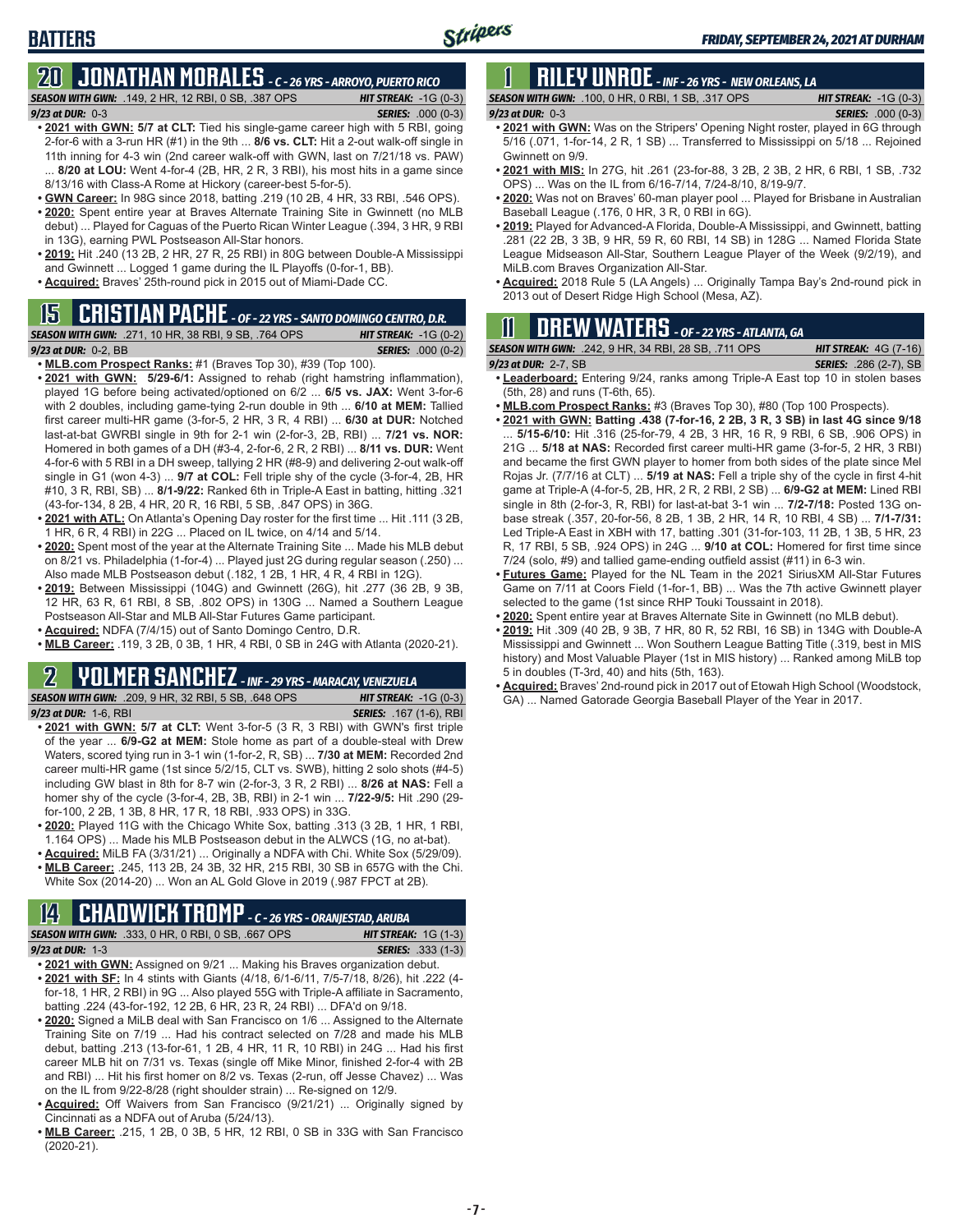| <b>OFFENSE</b> |                            |                                                                                                       |  |  |  | <b>FRIDAY, SEPTEMBER 24, 2021 AT DURHAM</b> |  |  |
|----------------|----------------------------|-------------------------------------------------------------------------------------------------------|--|--|--|---------------------------------------------|--|--|
| TOTAL:         | 248, 157 HR, 750 OPS RISP: | 262, 47 HR, 799 OPS RUNS/INNING: 1 2 3 4 5 6 7 8 9 X TOT                                              |  |  |  |                                             |  |  |
| Vs. LHP:       |                            | 248, 64 HR, 781 OPS RISP/20: 251, 22 HR, 784 OPS Stripers: 74 54 63 60 80 62 78 61 43 14 589          |  |  |  |                                             |  |  |
|                |                            | VS.RHP: 247, 93 HR, 735 OPS LOADED: 320, 8 HR, 981 OPS   Opponents: 72 56 69 59 47 58 44 32 26 14 477 |  |  |  |                                             |  |  |

|            |                |                          |                          |                |                |                          |                          | <b>HOME RUNS</b>       |                                               |                 | <b>MULTI-GAMES</b> |                |
|------------|----------------|--------------------------|--------------------------|----------------|----------------|--------------------------|--------------------------|------------------------|-----------------------------------------------|-----------------|--------------------|----------------|
| Player     | 1 <sub>R</sub> | 2R                       | 3R                       | <b>GS</b>      | Tot.           |                          |                          | Off LH Off RH Team W-L | <b>Last HR with Gwinnett (Regular Season)</b> | <b>Hit</b>      | <b>RBI</b>         | <b>HR</b>      |
| Almonte    | $\overline{2}$ |                          | ٠                        |                | 3              |                          | $\overline{2}$           | $3-0$                  | 5/30/21 vs. MEM, 1R (RH Connor Jones)         | 8               | 5                  |                |
| Arcia      | 12             | 5                        |                          | $\sim$         | 17             | $\overline{7}$           | 10                       | $10 - 4$               | 8/17/21 at LOU, 1R (RH Hunter Greene)         | $\overline{21}$ | 10                 | 2              |
| Brugman    |                |                          |                          |                |                |                          |                          | $0 - 0$                |                                               |                 |                    |                |
| Camargo    | 6              | $\overline{ }$           | 4                        |                | 17             | 9                        | 8                        | $11 - 5$               | 9/19/21 vs. NAS, 3R (LH Kyle Lobstein)        | 32              | 17                 | $\mathbf{1}$   |
| Casteel    | $\overline{2}$ | 5                        |                          |                | 8              | 5                        | 3                        | $6 - 2$                | 9/19/21 vs. NAS, 1R (RH Connor Sadzeck)       | 8               | 9                  |                |
| Contreras  | 5              | 3                        |                          | $\overline{a}$ | 9              | $\overline{2}$           | $\overline{7}$           | $8 - 1$                | 9/7/21 at COL, 1R (LH Kirk McCarty)           | 11              | $\overline{7}$     |                |
| d'Arnaud   |                |                          |                          |                |                | $\sim$                   | $\sim$                   | $0 - 0$                |                                               |                 | ٠                  |                |
| Demeritte  | 10             |                          | 3                        | 3              | 20             | 10                       | 10                       | $17-3$                 | 9/12/21 at COL, 3R (RH Jordan Stephens)       | 17              | 13                 |                |
| Ervin      | 4              | 2                        |                          |                | $\overline{7}$ | 5                        | $\overline{2}$           | $5 - 2$                | 9/3/21 vs. MEM, 1R (LH Evan Kruczynski)       | $\overline{7}$  | $\overline{7}$     |                |
| Franco     |                |                          |                          |                |                |                          |                          | $0 - 0$                |                                               |                 | ۰                  |                |
| Goins      | 4              | 2                        | ٠                        |                | 6              |                          | 5                        | $5 - 1$                | 9/14/21 vs. NAS, 1R (RH Josh Lindblom)        | 16              | 8                  |                |
| Gore       |                |                          |                          |                |                |                          |                          | $0 - 0$                |                                               | 3               | ٠                  |                |
| Heredia    |                | $\overline{\phantom{a}}$ | $\sim$                   | ٠              | ٠              | $\overline{\phantom{a}}$ | $\overline{\phantom{a}}$ | $0 - 0$                | ---                                           | ٠               | ۰                  | ٠              |
| Inciarte   |                |                          |                          |                |                |                          |                          | $0 - 0$                |                                               |                 |                    |                |
| Jackson    | 4              | $\overline{4}$           |                          | $\overline{2}$ | 11             | 8                        | 3                        | $5 - 2$                | 7/28/21 at MEM. 1R (LH Matthew Liberatore)    | 11              | 10                 | 3              |
| Kazmar Jr. | 5              | 3                        |                          | ٠              | 9              | 3                        | 6                        | $6 - 3$                | 9/1/21 vs. MEM, 2R (LH Matthew Liberatore)    | 9               | $\overline{7}$     |                |
| Kipnis     | 4              | 5                        |                          |                | 10             |                          | 9                        | $8 - 2$                | 9/14/21 vs. NAS, 2R (RH Josh Lindblom)        | 17              | 10                 |                |
| Lucrov     |                |                          |                          | ٠              | 2              |                          | 2                        | $1 - 1$                | 6/10/21 at MEM, 3R (RH Grant Black)           | $\overline{4}$  | 3                  |                |
| Martinez   |                |                          |                          | ٠              |                |                          |                          | $0 - 0$                |                                               | $\overline{2}$  |                    |                |
| Morales    |                |                          |                          |                | $\overline{2}$ |                          | 1                        | $2 - 0$                | 8/20/21 at LOU, 1R (LH Phillip Diehl)         | $\overline{2}$  | 2                  |                |
| Pache      | 8              |                          |                          |                | 10             | 4                        | 6                        | $7 - 2$                | 9/7/21 at COL, 1R (LH Kirk McCarty)           | 21              | 8                  | 1              |
| Rosario    | $\overline{2}$ |                          |                          |                | 4              |                          | 4                        | $4 - 0$                | 8/26/21 at NAS, 1R (RH Josh Lindblom)         | $\overline{2}$  | 5                  |                |
| Sanchez    | 6              | 2                        |                          | $\sim$         | 9              | 4                        | 5                        | $5 - 3$                | 9/5/21 vs. MEM, 1R (RH T.J. Zeuch)            | $\overline{12}$ | 6                  | $\overline{1}$ |
| Snider     | $\overline{2}$ |                          |                          |                | 4              | $\sim$                   | 4                        | $4 - 0$                | 8/21/21 at LOU, 3R (RH Tim Adleman)           | 3               | $\overline{4}$     |                |
| Tromp      |                |                          | $\overline{\phantom{a}}$ | ٠              |                | ٠                        |                          | $0 - 0$                |                                               |                 | ۰                  |                |
| Unroe      |                |                          |                          | $\overline{a}$ |                |                          |                          | $0 - 0$                | 7/19/19 vs. ROC, 1R (RH Drew Hutchison)       | $\overline{a}$  | ۰                  |                |
| Waters     | 5              | 2                        | $\overline{2}$           |                | 9              | 4                        | 5                        | $5 - 3$                | 9/10/21 at COL. 1R (RH Heath Fillmyer)        | 22              | 8                  | 1              |
| Total:     | 83             | 46                       | 20                       | 8              | 157            |                          |                          |                        |                                               |                 |                    |                |

|  |  | <b>HOME RUN VARIANTS</b> |  |
|--|--|--------------------------|--|
|  |  |                          |  |

**Back-to-Back Homers (4x):** Almonte (GS) / Snider, 5/7 at CLT (1st Inning) Jackson (2R) / Contreras, 7/14 at CLT (1st Inning) Pache (1R) / Arcia, 8/11-G2 vs. DUR (1st Inning) Camargo (2R) / Kipnis, 8/20 at LOU (3rd Inning)

#### **Back-to-Back-to-Back Homers (1x):**

Arcia (2R) / Camargo / Demeritte, 5/8 at CLT (6th Inning)

#### **Pinch-Hit Homers (5x):**

Demeritte (1R), 5/12 vs. LOU (7th Inning) Casteel (2R), 6/3 vs. JAX (7th Inning) Ervin (2R), 7/7 vs. NAS (6th Inning) Snider (3R), 8/21 at LOU (8th Inning) Ervin (1R), 9/3 vs. MEM (7th Inning)

#### **Leadoff (Game) Homers (4x):**

Waters (2x), 5/19 at NAS, 7/22 vs. NOR Arcia  $(1x)$ ,  $7/3$  at DUR Pache (1x), 8/8-G2 vs. CLT

#### **Walk-Off Homers (1x):**

Arcia (Solo), 5/16 vs. LOU (9th Inning)

|            |            |    |    |    |    | <b>STRIPERS BATTING BY MONTH</b> |           |            |            |            |
|------------|------------|----|----|----|----|----------------------------------|-----------|------------|------------|------------|
|            | <b>AVG</b> | G  | 2B | 3B | HR | <b>RBI</b>                       | <b>SB</b> | <b>OBP</b> | <b>SLG</b> | <b>OPS</b> |
| May:       | .254       | 24 | 43 | 2  | 36 | 138                              | 24        | .366       | .445       | .811       |
| June:      | .227       | 25 | 36 | 3  | 21 | 88                               | 23        | .308       | .357       | .665       |
| July:      | .271       | 28 | 52 | 2  | 47 | 161                              | 23        | .352       | .479       | .831       |
| August:    | .237       | 25 | 30 | 6  | 30 | 103                              | 14        | .298       | .401       | .700       |
| September: | .244       | 19 | 23 |    | 23 | 68                               | 13        | .313       | .403       | 716        |

|                     | <b>HITTER AWARDS &amp; HONORS</b>                                           |                                           |
|---------------------|-----------------------------------------------------------------------------|-------------------------------------------|
| <b>Player</b>       | <b>Award/Date</b>                                                           | <b>Stats</b>                              |
| Waters<br>Contreras | Sirius XM All-Star Futures Game (7/11)<br>AAA East Player of Week (7/13-18) | Game: 1-1, BB<br>.462, 3 2B, 3 HR, 12 RBI |

|                |       |                |                | <b>PINCH HITTERS</b> |             |              |                |                |           |           |
|----------------|-------|----------------|----------------|----------------------|-------------|--------------|----------------|----------------|-----------|-----------|
| Player         | AVG.  | <b>AB</b>      | R              | н                    | 2B          | 3B           | <b>HR</b>      | <b>RBI</b>     | <b>BB</b> | <b>SO</b> |
| Almonte        | 1.000 | 1              | 0              | 1                    | $\Omega$    | $\Omega$     | $\Omega$       | $\overline{2}$ | 0         | 0         |
| Arcia          |       | $\Omega$       | 1              | $\Omega$             | $\Omega$    | $\Omega$     | $\Omega$       | $\Omega$       | 1         | 0         |
| Camargo        | .000  | 1              | $\Omega$       | $\Omega$             | $\Omega$    | $\Omega$     | $\mathbf 0$    | $\Omega$       | $\Omega$  | 0         |
| Casteel        | .120  | 25             | $\overline{2}$ | 3                    | 1           | $\Omega$     | 1              | $\overline{4}$ | $\Omega$  | 9         |
| Contreras      | .500  | $\overline{2}$ | 1              | 1                    | $\Omega$    | $\Omega$     | $\Omega$       | $\Omega$       | 0         | 0         |
| Demeritte      | .250  | 8              | 3              | $\overline{2}$       | 1           | $\Omega$     | 1              | 1              | 3         | 4         |
| Ervin          | .231  | 13             | 4              | 3                    | $\Omega$    | $\Omega$     | $\overline{2}$ | 5              | 4         | 4         |
| Franco         | 1.000 | 1              | 1              | 1                    | 0           | $\mathbf 0$  | $\mathbf 0$    | $\mathbf 0$    | 0         | 0         |
| Goins          | .000  | $\overline{2}$ | 0              | $\mathbf 0$          | $\mathbf 0$ | $\mathbf 0$  | $\mathbf 0$    | $\mathbf 0$    | 0         | 1         |
| Gore           | .200  | 5              | $\Omega$       | 1                    | $\Omega$    | $\Omega$     | $\mathbf 0$    | $\Omega$       | 3         | 3         |
| Jackson        | .000  | 1              | $\Omega$       | $\Omega$             | $\Omega$    | $\Omega$     | $\Omega$       | $\Omega$       | $\Omega$  | 1         |
| Kazmar Jr.     | .000  | 11             | $\Omega$       | $\Omega$             | $\Omega$    | $\Omega$     | $\Omega$       | $\Omega$       | $\Omega$  | 4         |
| Kipnis         | .000  | 1              | $\Omega$       | $\Omega$             | 0           | $\Omega$     | $\mathbf 0$    | $\Omega$       | 1         | 0         |
| Lee, D.        | .000  | 1              | $\Omega$       | $\Omega$             | $\Omega$    | $\Omega$     | $\Omega$       | $\Omega$       | $\Omega$  | 1         |
| Lucrov         | .000  | 3              | $\Omega$       | $\Omega$             | 0           | $\Omega$     | $\mathbf 0$    | $\Omega$       | 1         | $\Omega$  |
| <b>Morales</b> | .000  | $\overline{2}$ | $\Omega$       | $\Omega$             | $\Omega$    | $\Omega$     | $\Omega$       | $\Omega$       | $\Omega$  | 0         |
| Pache          | .500  | $\overline{2}$ | $\Omega$       | 1                    | 0           | $\Omega$     | $\Omega$       | 1              | 1         | 1         |
| Sanchez        | .000  | 9              | 1              | $\Omega$             | $\Omega$    | $\Omega$     | $\mathbf 0$    | $\Omega$       | 1         | 4         |
| Snider         | .150  | 20             | 4              | 3                    | 1           | $\Omega$     | 1              | 4              | 4         | 7         |
| Unroe          | .000  | 4              | $\Omega$       | $\Omega$             | 0           | $\Omega$     | $\Omega$       | $\Omega$       | $\Omega$  | 1         |
| Totals:        | .143  | 112            | 17             | 16                   | 3           | $\mathbf{0}$ | 5              | 17             | 19        | 40        |

| <b>Length/Dates</b> | <b>Stats</b>                                        |
|---------------------|-----------------------------------------------------|
|                     | .393 (22-56), 4 2B, 7 HR, 17 R, 12 RBI              |
|                     | .385 (20-52), 5 2B, 7 HR, 14 R, 20 RBI              |
|                     | .372 (16-43), 2 2B, 3 HR, 10 R, 8 RBI               |
|                     | 13G (5/4-5/18)<br>13G (7/10-7/27)<br>10G (6/2-7/21) |

| <b>ON-BASE STREAKS (15-PLUS GAMES)</b> |                 |                                              |  |  |  |  |  |  |
|----------------------------------------|-----------------|----------------------------------------------|--|--|--|--|--|--|
|                                        | Length/Dates    | <b>Stats</b>                                 |  |  |  |  |  |  |
| Player<br>Camargo                      | 20G (7/22-8/14) | .347 (26-75), 4 2B, 2 3B, 2 HR, 14 RBI, 6 BB |  |  |  |  |  |  |
| Camargo                                | 18G (6/18-7/8)  | .303 (20-66), 6 2B, 2 HR, 7 RBI, 7 BB        |  |  |  |  |  |  |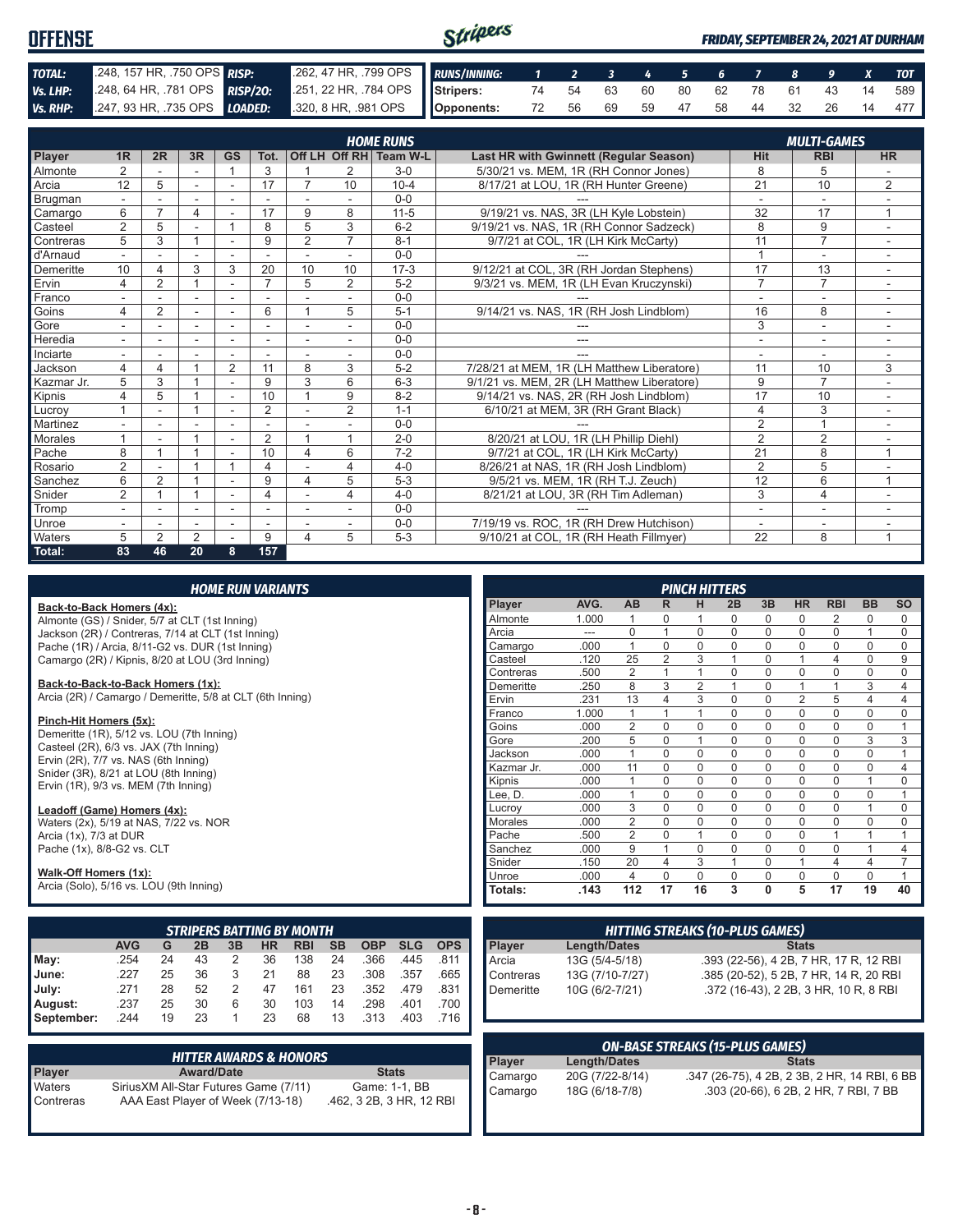### **SEASON SUMMARY**



### **TEAM HIGHS & LOWS**

| <b>OFFENSE:</b>                                                                     |  |
|-------------------------------------------------------------------------------------|--|
|                                                                                     |  |
|                                                                                     |  |
| <b>PITCHING:</b>                                                                    |  |
|                                                                                     |  |
| <b>DEFENSE:</b><br>Most Double Plays Turned, Game  3 (6x, last: 8/21 at Louisville) |  |

Most Triple Plays Turned, Game .......................................... 1 (6/5 vs. Jacksonville) Most Errors, Game ..................................................................3 (5/15 vs. Louisville) Most Stolen Bases Allowed, Game ...............................................4 (7/4 at Durham) Most Caught Stealing, Game .............................................. 2 (8/8-G1 vs. Charlotte)

**TEAM MISCELLANEOUS**

### **INDIVIDUAL HIGHS & LOWS**

| <b>HITTING (GAME):</b> |  |
|------------------------|--|
|                        |  |
|                        |  |
|                        |  |
|                        |  |
|                        |  |
|                        |  |
|                        |  |
|                        |  |
|                        |  |
|                        |  |
|                        |  |
|                        |  |
|                        |  |
|                        |  |

#### **PITCHING (GAME):**

#### **DEFENSE (GAME):**

#### **STREAKS**

#### **OFFENSIVE (LONGEST IN 2021 ONLY):**

#### **PITCHING (LONGEST IN 2021 ONLY):**

| Consecutive Starts with Win3 Starts (3x, last: K. Wright, 9/8-Current) |
|------------------------------------------------------------------------|
|                                                                        |
|                                                                        |
|                                                                        |
|                                                                        |

### **LAST TIME IT HAPPENED (GWINNETT REGULAR-SEASON HISTORY)**

| <b>TEAM OFFENSE:</b>  |                                                                                                                                                                                                                                                                                                                                 |
|-----------------------|---------------------------------------------------------------------------------------------------------------------------------------------------------------------------------------------------------------------------------------------------------------------------------------------------------------------------------|
|                       |                                                                                                                                                                                                                                                                                                                                 |
|                       |                                                                                                                                                                                                                                                                                                                                 |
|                       |                                                                                                                                                                                                                                                                                                                                 |
|                       |                                                                                                                                                                                                                                                                                                                                 |
|                       |                                                                                                                                                                                                                                                                                                                                 |
|                       |                                                                                                                                                                                                                                                                                                                                 |
|                       |                                                                                                                                                                                                                                                                                                                                 |
|                       |                                                                                                                                                                                                                                                                                                                                 |
|                       |                                                                                                                                                                                                                                                                                                                                 |
|                       |                                                                                                                                                                                                                                                                                                                                 |
|                       |                                                                                                                                                                                                                                                                                                                                 |
|                       |                                                                                                                                                                                                                                                                                                                                 |
|                       |                                                                                                                                                                                                                                                                                                                                 |
|                       |                                                                                                                                                                                                                                                                                                                                 |
|                       |                                                                                                                                                                                                                                                                                                                                 |
| <b>TEAM PITCHING:</b> |                                                                                                                                                                                                                                                                                                                                 |
|                       |                                                                                                                                                                                                                                                                                                                                 |
|                       |                                                                                                                                                                                                                                                                                                                                 |
|                       |                                                                                                                                                                                                                                                                                                                                 |
|                       |                                                                                                                                                                                                                                                                                                                                 |
|                       |                                                                                                                                                                                                                                                                                                                                 |
|                       |                                                                                                                                                                                                                                                                                                                                 |
|                       |                                                                                                                                                                                                                                                                                                                                 |
|                       |                                                                                                                                                                                                                                                                                                                                 |
|                       |                                                                                                                                                                                                                                                                                                                                 |
| <b>TEAM DEFENSE:</b>  |                                                                                                                                                                                                                                                                                                                                 |
|                       | $\alpha = 10.1$ $\alpha = 10.1$ $\alpha = 10.1$ $\alpha = 10.1$ $\alpha = 10.1$ $\alpha = 10.1$ $\alpha = 10.1$ $\alpha = 10.1$ $\alpha = 10.1$ $\alpha = 10.1$ $\alpha = 10.1$ $\alpha = 10.1$ $\alpha = 10.1$ $\alpha = 10.1$ $\alpha = 10.1$ $\alpha = 10.1$ $\alpha = 10.1$ $\alpha = 10.1$ $\alpha = 10.1$ $\alpha = 10.1$ |

| Turn a Triple Play 6/5/21 vs. Jacksonville (Camargo-Kipnis-Snider) |  |  |
|--------------------------------------------------------------------|--|--|
|                                                                    |  |  |

## **TEAM MISCELLANEOUS:**<br>18-Run Margin of Victory....

| 21-Run Margin of Defeat…………………………………7/13/12 at Louisville (Lost 1-22) |
|-----------------------------------------------------------------------|

Longest Game, Innings .............................................................12 (5/4 at Charlotte) Longest Game, Time ..............................................................4:26 (5/4 at Charlotte) Longest 9.0-Inning Game, Time ...........................................3:43 (7/18 at Charlotte) Shortest 9.0-Inning Game, Time ..........................................2:09 (5/22 at Nashville) Largest Home Attendance .................................................. 5,454 (7/9 vs. Nashville) Largest Road Attendance .................................................10,716 (5/22 at Nashville) Longest Total Delay..............................................................2:12 (8/11 vs. Durham) Long Multi-Game Scoring Drought .........................................20 Innings (8/26-8/28)

Largest Margin of Victory........................................ 18 Runs (5/7 at Charlotte, 19-1) Largest Margin of Defeat ...........................................8 Runs (7/6 vs. Nashville, 0-8) Largest Comeback Win ...............................8 Runs (7/18 at Charlotte, 3-11, 13-12) Largest Blown Lead (Loss).................3 Runs (4x, last: 8/6 vs. Charlotte, 5-2, 6-10) Long Multi-Game Scoreless Streak ........................................17 Innings (7/25-7/28)

| Never                                                                      |
|----------------------------------------------------------------------------|
|                                                                            |
|                                                                            |
|                                                                            |
|                                                                            |
|                                                                            |
|                                                                            |
|                                                                            |
|                                                                            |
|                                                                            |
| Back-to-Back-to-Back Homers  Arcia/Camargo/Demeritte (5/8/21 at Charlotte) |
|                                                                            |
|                                                                            |
|                                                                            |
|                                                                            |
|                                                                            |
|                                                                            |
|                                                                            |
|                                                                            |
|                                                                            |
| 7-Game Multi-Hit Streak………………………………Tyler Pastornicky (4/10/13-4/16/13)     |

**INDIVIDUAL OFFENSE:**

#### **INDIVIDUAL PITCHING:**

| 9.0-Inning No-Hitter (Solo)Todd Redmond (5/28/10 at Louisville)                |  |
|--------------------------------------------------------------------------------|--|
| 9.0-Inning No-Hitter (Comb.) Wooten/Marksberry/Ramirez (6/30/16 at Louisville) |  |
|                                                                                |  |
|                                                                                |  |
|                                                                                |  |
| 21 Consecutive Saves Converted Jairo Asencio (9/6/09-8/8/11)                   |  |
| 25.0-Inning Scoreless Streak Stephen Marek, 25.1 IP (6/6/10-8/2/10)            |  |